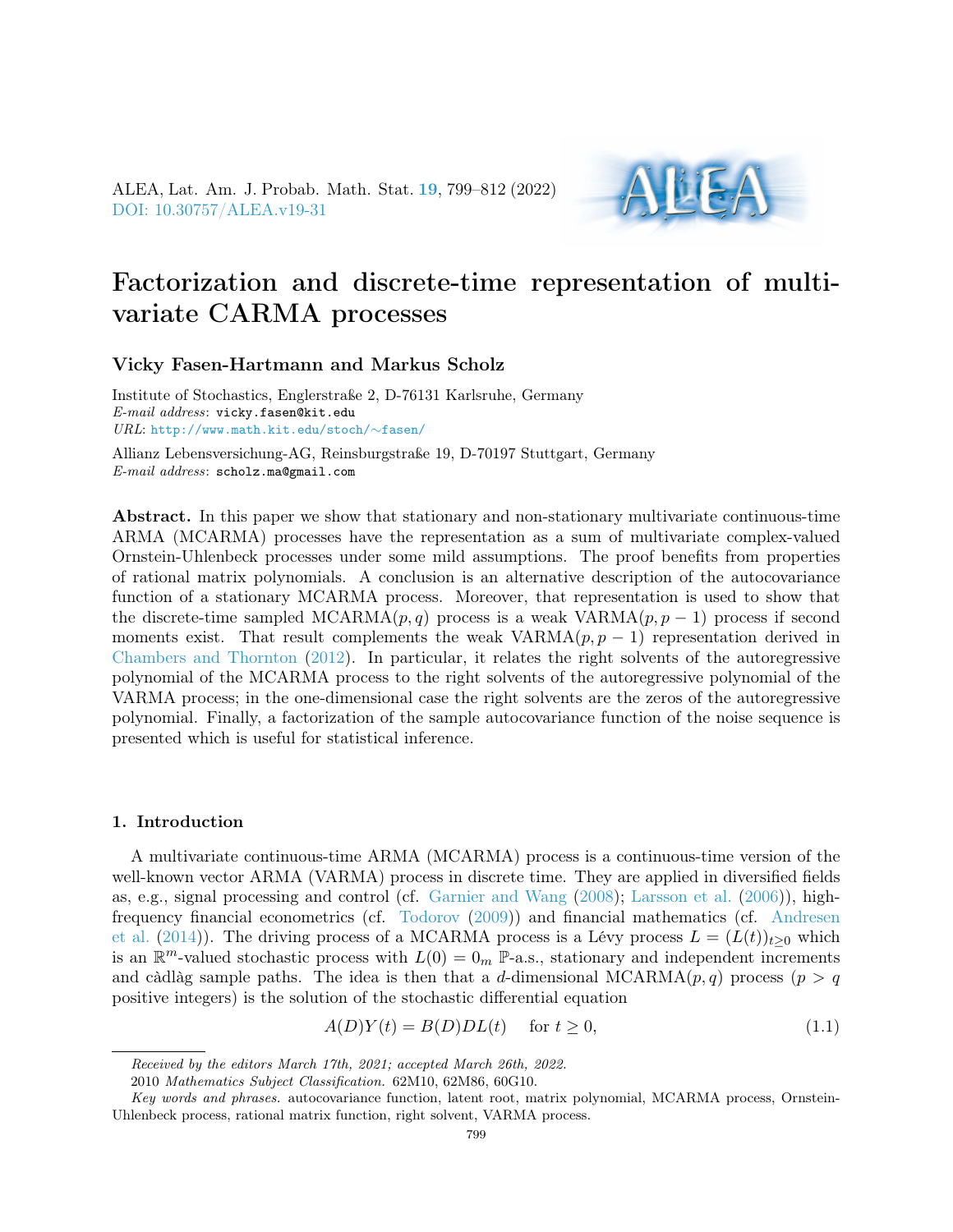where  $D$  is the differential operator with respect to  $t$ ,

<span id="page-1-3"></span>
$$
A(\lambda) := I_d \lambda^p + A_1 \lambda^{p-1} + \ldots + A_p \quad \text{and} \quad B(\lambda) := B_0 \lambda^q + \ldots + B_{q-1} \lambda + B_q \tag{1.2}
$$

is the autoregressive and the moving average polynomial, respectively with  $A_1, \ldots, A_p \in \mathbb{R}^{d \times d}$  and  $B_0, \ldots, B_q \in \mathbb{R}^{d \times m}$ . The matrix  $I_d$  denotes the  $d \times d$ -dimensional identity matrix and  $0_{d \times m}$  denotes the  $d \times m$ -dimensional matrix whose entries are all zero in the following. In contrast, in discrete time the differential operator is replaced by the backshift operator and the differential of the Lévy process  $DL(t)$  is replaced by a weak white noise. Since a Lévy process is not differentiable, the question arises what is the formal definition of a MCARMA process. We can interpret [\(1.1\)](#page-0-0) via linear continuous-time state space models as in [Marquardt and Stelzer](#page-12-4) [\(2007\)](#page-12-4). Therefore, define

<span id="page-1-4"></span>
$$
A^* := \begin{pmatrix} 0_{d \times d} & I_d & 0_{d \times d} & \cdots & 0_{d \times d} \\ 0_{d \times d} & 0_{d \times d} & I_d & \cdots & \vdots \\ \vdots & \vdots & \ddots & \vdots & 0_{d \times d} \\ 0_{d \times d} & \cdots & \cdots & 0_{d \times d} & I_d \\ -A_p & -A_{p-1} & \cdots & \cdots & -A_1 \end{pmatrix} \in \mathbb{R}^{pd \times pd},
$$
(1.3)

 $C^* := (I_d, 0_{d \times d}, \ldots, 0_{d \times d}) \in \mathbb{R}^{d \times pd}$  and  $B^* := (\beta_1^{\mathsf{T}} \cdots \beta_p^{\mathsf{T}})^{\mathsf{T}} \in \mathbb{R}^{pd \times m}$  with  $\beta_1 := \ldots := \beta_{p-q-1} :=$  $0_{d \times m}$  and

$$
\beta_{p-j} := -\sum_{i=1}^{p-j-1} A_i \beta_{p-j-i} + B_{q-j}, \quad j=0,\ldots,q.
$$

<span id="page-1-0"></span>Then the  $\mathbb{R}^d$ -valued  $MCARMA(p, q)$  process  $Y := (Y(t))_{t \geq 0}$  is defined by the state space equation  $Y(t) = C^*X(t)$  and  $dX(t) = A^*X(t) dt + B^*dL(t)$ . (1.4)

Note that, if we define

<span id="page-1-2"></span>
$$
A^{\#} = \left(\begin{array}{cccc} I_d & 0_{d \times d} & \cdots & 0_{d \times d} \\ A_1 & I_d & \ddots & \vdots \\ \vdots & \ddots & \ddots & 0_{d \times d} \\ A_{p-1} & \cdots & A_1 & I_d \end{array}\right) \in \mathbb{R}^{pd \times pd}, \quad B^{\#} = \left(\begin{array}{c} 0_{(p-(q+1))d \times m} \\ B_0 \\ \vdots \\ B_q \end{array}\right) \in \mathbb{R}^{pd \times m}, \quad (1.5)
$$

then

<span id="page-1-5"></span>
$$
A^{\#}B^* = B^{\#}.
$$
\n(1.6)

The class of MCARMA processes is very rich. Under the constrain of finite second moments, [Schlemm and Stelzer](#page-12-5) [\(2012a\)](#page-12-5), Corollary 3.4, show that the class of stationary MCARMA processes and the class of stationary state space models are equivalent (see [Fasen-Hartmann and Scholz](#page-12-6) [\(2020\)](#page-12-6) for cointegrated MCARMA processes).

The aim of the paper is to present sufficient criteria for stationary and non-stationary  $MCARMA(p, q)$  processes to have a representation as a sum of p multivariate Ornstein-Uhlenbeck processes (which are  $MCAR(1) = MCARMA(1,0)$  processes). In the one-dimensional case  $d = 1$ , under the assumption of distinct zeros  $r_1, \ldots, r_p$  with strictly negative real parts of  $A(\lambda)$ , it is well-known that

<span id="page-1-1"></span>
$$
Y(t) = \sum_{k=1}^{p} Y_k(t) \quad \text{with} \quad Y_k(t) = \int_{-\infty}^{t} e^{r_k(t-u)} \frac{B(r_k)}{A'(r_k)} dL(u) \tag{1.7}
$$

is a stationary solution of the state space model  $(1.4)$  and hence, a CARMA process (see [Brockwell](#page-12-7) [et al.](#page-12-7) [\(2011\)](#page-12-7), Proposition 2). The term  $B(r_k)/A'(r_k)$  is the residue of  $A(\lambda)^{-1}B(\lambda)$  at  $r_k$ . In the present paper we extend this finding to the multivariate setup for both stationary and non-stationary MCARMA processes. The zero  $r_k$  of  $A(\lambda)$  in the one-dimensional case is replaced by a  $d \times d$  matrix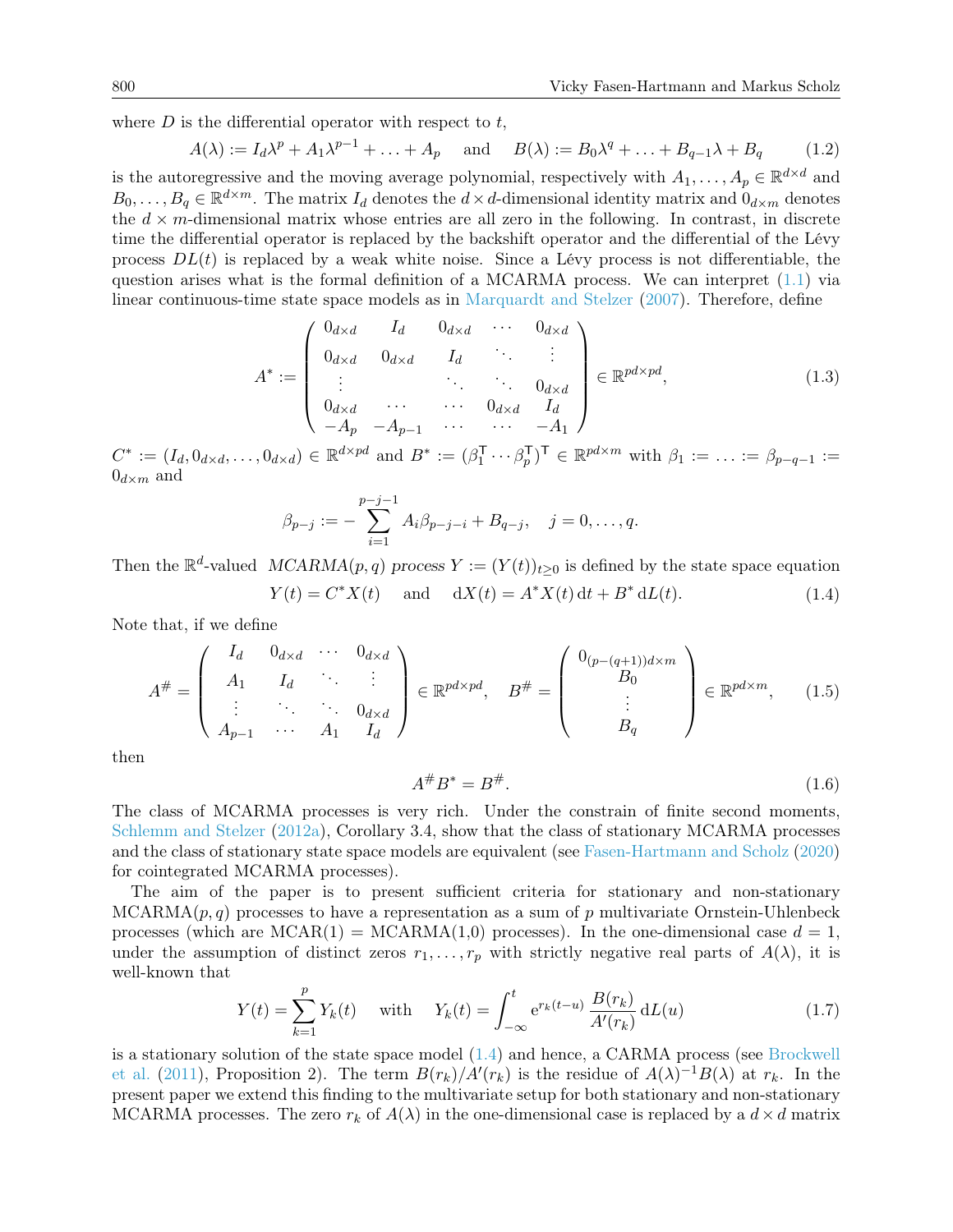$R_k$  in the multivariate case, which is as well a kind of multivariate "zeros" of  $A(\lambda)$ , the so called right solvent satisfying  $A_R(R_k) := R_k^p + A_1 R_k^{p-1} + \ldots + A_p = 0_{d \times d}$ ; the statement is derived in Theorem [3.2.](#page-6-0) Essential for our proof are basic principles from rational matrix polynomials coming from linear algebra, which are not necessary in dimension  $d = 1$ . A main feature of our outcome is that Y has a representation as a sum of multivariate Ornstein-Uhlenbeck processes and not only as a linear combination of multivariate Ornstein-Uhlenbeck processes. Since matrix multiplication is not commutative this is not trivial. That is different to the one-dimensional case where any linear combination of stationary Ornstein-Uhlenbeck processes is as well a sum of stationary Ornstein-Uhlenbeck processes. A straightforward consequence of our result is an alternative representation of the autocovariance function of a stationary MCARMA process in Proposition [3.7.](#page-8-0)

Although we consider in this paper a continuous-time model, the corresponding discrete-time models are of special interest. Despite having a continuous-time model, a reason for this is that one often observes the process only at discrete time points as, e.g, in the context of high-frequency data. Hence, we use the representation of a  $MCARMA(p, q)$  process as a sum of p multivariate Ornstein-Uhlenbeck processes to derive a vector-valued ARMA (VARMA) $(p, p-1)$  representation for the low frequency sampled MCARMA process  $(Y(nh))_{n\in\mathbb{N}}$   $(h>0$  fixed) in Theorem [3.9.](#page-9-0) For the proof of this theorem a representation of Y as a linear combination of multivariate Ornstein-Uhlenbeck processes is not sufficient. The statement is a direct extension of the  $ARMA(p, p - 1)$  representation of discretely sampled CARMA processes in [Brockwell et al.](#page-12-7) [\(2011,](#page-12-7) Proposition 3) whose autoregressive polynomial  $\prod_{k=1}^{p} (\lambda - e^{-r_k h})$  of the ARMA representation has zeros  $e^{-r_1 h}, \ldots, e^{-r_p h}$ . In analogy, in the multivariate setup of this paper, the autoregressive polynomial of the VARMA representation has right solvents  $e^{-R_1h}, \ldots, e^{-R_ph}$ .

In the econometric literature, the VARMA $(p, p - 1)$  representation of a discretely sampled MCARMA process is well-known, see, e.g., [Chambers and Thornton](#page-12-0) [\(2012\)](#page-12-0), Corollary 1; a nice overview on this topic is presented in [Chambers et al.](#page-12-8) [\(2018\)](#page-12-8). In contrast to us, [Chambers and](#page-12-0) [Thornton](#page-12-0) [\(2012\)](#page-12-0) assume some kind of observability and controllability conditions on submatrices of  $e^{A^{**}}$ , where  $A^{**}$  is constructed form  $A^*$  by reflecting the entries of  $A^*$  at the diagonal from the left lower corner to the right upper corner. There, the coefficients of the autoregressive polynomial in the VARMA representation are complicated functions of these submatrices. The current paper presents an alternative and simpler representation of the VARMA parameters and in particular, it connects the autoregressive polynomial in the MCARMA representation to the autoregressive polynomial in the VARMA representation due to the solvents. Our proof is an alternative proof requiring only assumptions on the right solvents of  $A(\lambda)$ . In the multivariate setting, [Schlemm](#page-12-5) [and Stelzer](#page-12-5) [\(2012a\)](#page-12-5), Proposition 5.1, proved that a MCARMA process has a representation as a multivariate linear combination of pd dependent one-dimensional Ornstein-Uhlenbeck processes. In the present paper, we will have multivariate Ornstein-Uhlenbeck processes and  $p$  instead of  $pd$ Ornstein-Uhlenbeck processes.

Similarly, as in the above mentioned papers our conclusions are advantageously for statistical inference of MCARMA processes. [Brockwell and Lindner](#page-12-9) [\(2019\)](#page-12-9) use the representation [\(1.7\)](#page-1-1) to solve both the sampling and the embedding problem for CARMA processes. In the first case, they deduce the explicit parameters of the ARMA representation of  $(Y(nh))_{n\in\mathbb{N}}$ . In the second case, they present conditions for an  $ARMA(p, q)$  process to be embedded in a  $CARMA(p, p - 1)$  process. Therefore, we think that our results might be helpful for a multivariate version of the sampling and embedding problem as well. But this is outside the scope of the present paper. Moreover, our findings are helpful to derive probabilistic properties of a MCARMA process. [Brockwell and](#page-12-10) [Lindner](#page-12-10) [\(2009\)](#page-12-10), for example, use the ARMA $(p, p-1)$  representation of a CARMA process to derive necessary and sufficient conditions for the existence of a CARMA process.

The paper is structured on the following way. In Section [2,](#page-3-0) we present preliminary results on matrix polynomials and rational matrix polynomials which lay the background for the upcoming results. The main results of the paper are given in Section [3.](#page-5-0)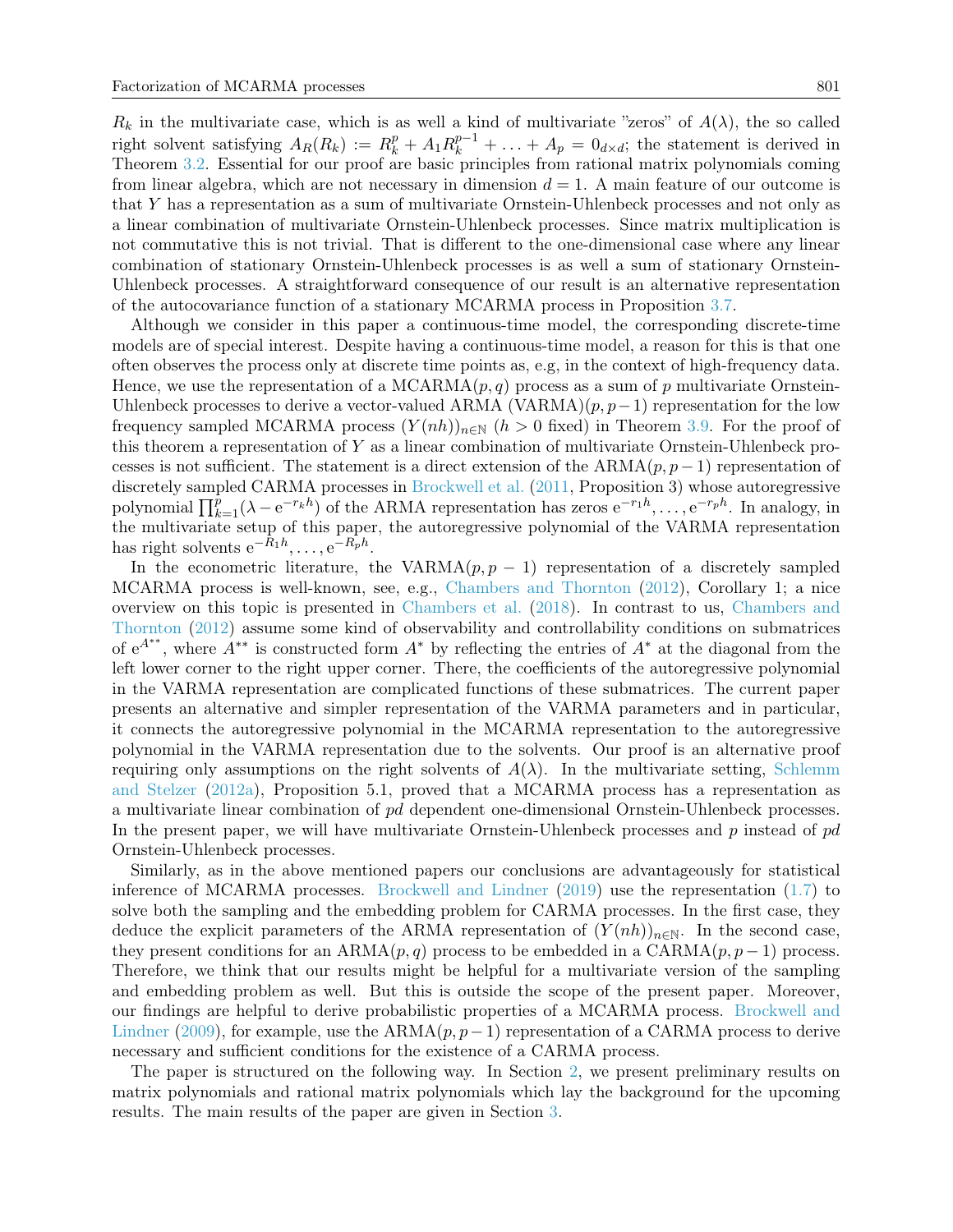.

#### <span id="page-3-0"></span>2. Preliminaries

In this section, we review main results on matrix polynomials and rational matrix functions. References about matrix analysis and matrix polynomials are, e.g., the textbooks of [Bernstein](#page-12-11) [\(2009\)](#page-12-11), [Horn and Johnson](#page-12-12) [\(2013\)](#page-12-12) and [Kailath](#page-12-13) [\(1980\)](#page-12-13). The aim is to receive matrix valued "roots" of a matrix polynomial which help to define linear factors of a matrix polynomial. However, a challenge is that there does not exist the Fundamental Theorem of Algebra for matrix polynomials and matrix multiplication is not commutative.

### Definition 2.1.

(a) A  $\lambda$ -matrix  $A: \mathbb{C} \to \mathbb{C}^{d \times m}$  of degree p and order  $(d, m)$  is defined as

$$
A(\lambda) = A_0 \lambda^p + A_1 \lambda^{p-1} + \ldots + A_{p-1} \lambda + A_p, \quad \lambda \in \mathbb{C},
$$

where  $A_k \in \mathbb{C}^{d \times m}$  for  $k = 0, \ldots, p$ . If additionally,  $d = m$  we say shortly that  $A(\lambda)$  is of degree p and order d, and define the spectrum of  $A(\lambda)$  as  $\sigma(A(\cdot)) := {\lambda \in \mathbb{C} : \det(A(\lambda)) = 0}.$ If  $\sigma(A(\cdot))$  lies in the complement of the closed unit disc, then  $A(\lambda)$  is called Schur-stable. The  $\lambda$ -matrix  $A(\lambda)$  is called monic  $\lambda$ -matrix of degree p and order d if  $A_0 := I_d$ .

(b) Suppose  $Z \in \mathbb{C}^{d \times d}$  and  $d = m$ . Then the right matrix polynomial  $A_R : \mathbb{C}^{d \times d} \to \mathbb{C}^{d \times d}$  of the  $\lambda$ -matrix  $A(\lambda)$  is defined as

$$
A_R(Z) := A_0 Z^p + A_1 Z^{p-1} + \ldots + A_{p-1} Z + A_p.
$$

Next, we extend the definition of a root to the matrix polynomial case.

**Definition 2.2.** For a monic  $\lambda$ -matrix  $A(\lambda)$  of degree p and order d we define

$$
A^{(k)}(\lambda) := \frac{d^k}{d\lambda^k} A(\lambda), \quad k = 1, \dots p.
$$

A matrix  $R \in \mathbb{C}^{d \times d}$  is defined to be a right solvent of  $A(\lambda)$  with multiplicity  $\nu \in \{1, \ldots, p\}$  if

$$
A_R(R) = 0_{d \times d}
$$
,  $A_R^{(1)}(R) = 0_{d \times d}$ , ...,  $A_R^{(\nu-1)}(R) = 0_{d \times d}$  and  $A_R^{(\nu)}(R) \neq 0_{d \times d}$ .

If  $A_R(R) = 0_{d \times d}$  we simply say that R is a right solvent of  $A(\lambda)$ . A right solvent R of  $A(\lambda)$  is called regular if  $\sigma(R) \cap \sigma(A^{(1)}(\cdot)) = \emptyset$ , where  $A^{(1)}(\lambda)$  is a monic  $\lambda$ -matrix of degree  $p-1$  satisfying  $A(\lambda) = A^{(1)}(\lambda)(\lambda I_d - R).$ 

**Definition 2.3.** A set of right solvents  $R_1, \ldots, R_\mu \in \mathbb{C}^{d \times d}$  of the  $\lambda$ -matrix  $A(\lambda)$  of degree p is called complete if  $\sigma(A(\cdot)) = \bigcup_{j=1}^{\mu} \sigma(R_j)$ , where  $\sigma(R_j) = {\lambda \in \mathbb{C} : \det(\lambda I_d - R_j) = 0}$  is the spectrum of  $R_i$ .

The Vandermonde matrix is extended in the next definition.

**Definition 2.4.** Suppose  $R_1, \ldots, R_\mu$  are a complete set of right solvents of the matrix polynomial  $A(\lambda)$  with multiplicities  $\nu_1, \ldots, \nu_\mu$ , respectively. We define the confluent Vandermonde matrix  $W := W(R_1, \ldots, R_\mu) \in \mathbb{C}^{pd \times pd}$  by  $W = [W_1, \ldots, W_\mu]$ , where for  $k = 1, \ldots, \mu$ ,

$$
W_k = \begin{pmatrix} I_d & 0_d & \dots & 0_d \\ R_k & I_d & & \vdots \\ R_k^2 & 2R_k & & 0_d \\ \vdots & \vdots & & I_d \\ R_k^{p-1} & (p-1)R_k^{p-2} & \dots & \binom{p-1}{\nu_k-1}R_k^{p-\nu_k} \end{pmatrix} \in \mathbb{C}^{pd \times \nu_k d}
$$

<span id="page-3-1"></span>In the case  $\mu = p$  and  $\nu_1 = \ldots = \nu_p = 1$ , the confluent Vandermonde matrix reduces to the classical block Vandermonde matrix  $V(R_1, \ldots, R_p) = W(R_1, \ldots, R_p)$ .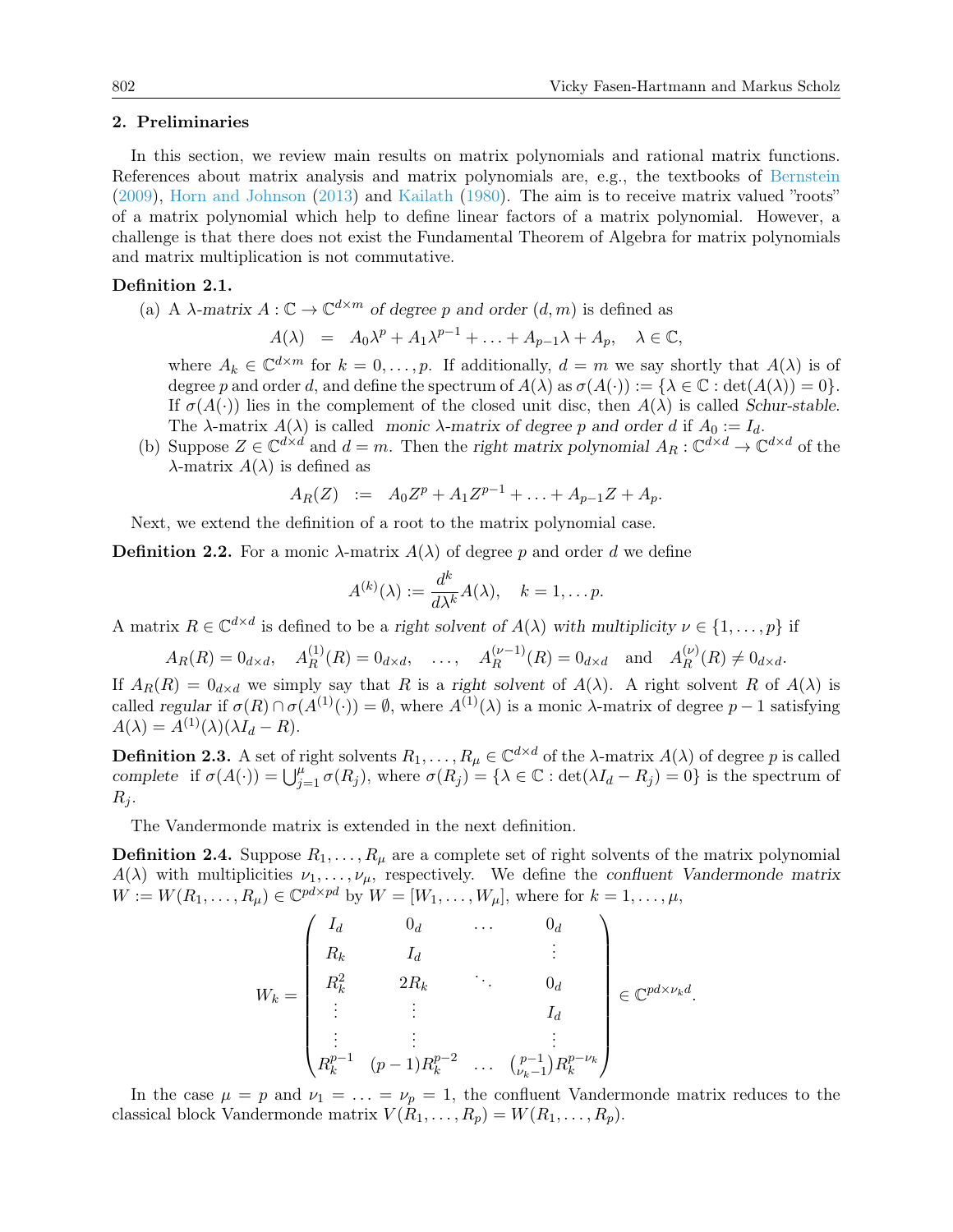**Lemma 2.5** [\(Maroulas](#page-12-14) [\(1985\)](#page-12-14), Theorem 3.4). Let  $R_1, \ldots, R_{\mu}$  be right solvents of a monic  $\lambda$ -matrix  $A(\lambda)$  of multiplicities  $\nu_1, \ldots, \nu_\mu$ , respectively. Then  $W(R_1, \ldots, R_\mu)$  is non-singular if and only if

$$
\sigma(A(\cdot)) = \bigcup_{j=1}^{\mu} \sigma(R_j) \quad \text{and} \quad \sigma(R_j) \cap \sigma(R_i) = \emptyset \quad \text{for } j, i = 1, \dots, \mu, \ j \neq i.
$$

Thus, we have the following relation between the solvents of the  $\lambda$ -matrix  $A(\lambda)$  and the coefficient matrices  $A_1, \ldots, A_p$  of  $A(\lambda)$ .

<span id="page-4-2"></span>**Lemma 2.6** [\(Maroulas](#page-12-14) [\(1985\)](#page-12-14)). Let  $R_1, \ldots, R_p$  be a complete set of regular right solvents of the monic  $\lambda$ -matrix  $A(\lambda) = I_d \lambda^p + A_1 \lambda^{p-1} + \ldots + A_{p-1} \lambda + A_p$ . Then

<span id="page-4-0"></span>
$$
[A_p, \dots, A_1] = -[R_1^p, \dots, R_p^p] V^{-1}(R_1, \dots, R_p) \quad and A(\lambda) = (\lambda I_d - R_p^*) \cdots (\lambda I_d - R_2^*)(\lambda I_d - R_1),
$$
 (2.1)

where for  $k = 2, \ldots, p$ ,

$$
R_k^* = M_k(R_k)R_kM_k^{-1}(R_k) \quad \text{and} \quad M_k(R_k) = (\lambda I_d - R_{k-1})\cdots(\lambda I_d - R_1).
$$

Interesting is that in the multivariate setting  $R_k^*$  is not necessarily equal to  $R_k$  for  $k = 1, \ldots, p$ , as in the one-dimensional case  $d = 1$ . Moreover, not every monic  $\lambda$ -matrix has a linear factorization of the kind  $(2.1)$ . Necessary and sufficient criteria for linear factorizations of  $\lambda$ -matrices are given in [Beitia and Zaballa](#page-12-15) [\(1989\)](#page-12-15).

**Definition 2.7.** A strictly proper rational left  $\lambda$ -matrix  $F(\lambda)$  with degree p and order  $(d, m)$  has the representation

$$
F(\lambda) = A(\lambda)^{-1} B(\lambda),
$$

where  $A(\lambda)$  is a monic  $\lambda$ -matrix of degree p and order d, and  $B(\lambda)$  is a  $\lambda$ -matrix of degree p – 1 and order  $(d, m)$ . The rational  $\lambda$ -matrix  $F(\lambda)$  is called *irreducible* if  $A(\lambda)$  and  $B(\lambda)$  are left coprime. If  $F(\lambda)$  is irreducible and R is a regular right solvent of  $A(\lambda)$  then the residue of the rational  $\lambda$ -matrix  $F(\lambda)$  at R is defined by

$$
\text{Res}[F,R] := \frac{1}{2\pi i} \oint_{\Gamma_R} F(\lambda) d\lambda,
$$

where  $\Gamma_R$  is a simple closed contour such that  $\sigma(R)$  is contained in the interior of  $\Gamma_R$  and  $\sigma(A(\cdot)) \setminus$  $\sigma(R)$  is contained in the exterior of  $\Gamma_R$ .

The next result characterizes a rational left matrix function. However, although [Tsay and Shieh](#page-13-1) [\(1982\)](#page-13-1) assume that  $d = m$ , it is straightforward to extend the result to the case  $d \neq m$  (cf. [Leyva-](#page-12-16)[Ramos](#page-12-16) [\(1991\)](#page-12-16)).

<span id="page-4-1"></span>**Theorem 2.8** [\(Tsay and Shieh](#page-13-1) [\(1982\)](#page-13-1), Theorem 4.1). Let  $F(\lambda) = A(\lambda)^{-1}B(\lambda)$  be a irreducible strictly proper rational left  $\lambda$ -matrix of degree p and order  $(d, m)$ , and  $A(\lambda)$  has a complete set of regular right solvents  $\{R_k : k = 1, \ldots, p\}$ . Then

$$
F(\lambda) = \sum_{k=1}^{p} (\lambda I_d - R_k)^{-1} \operatorname{Res}[F, R_k].
$$

Theorem [2.8](#page-4-1) assumes that the right solvents are regular which excludes right solvents with multiplicities.

A formula for the calculation of a matrix residue is given in [Leyva-Ramos](#page-12-16) [\(1991,](#page-12-16) Section 6, eq. (6.13)): Suppose the strictly proper left  $\lambda$ -matrix  $F(\lambda) = A(\lambda)^{-1}B(\lambda)$  is irreducible and  $A(\lambda)$  has a complete set of regular right solvents  $\{R_k : k = 1, \ldots, p\}$ . Notice, the matrix  $A^{\#}$  as defined in [\(1.5\)](#page-1-2)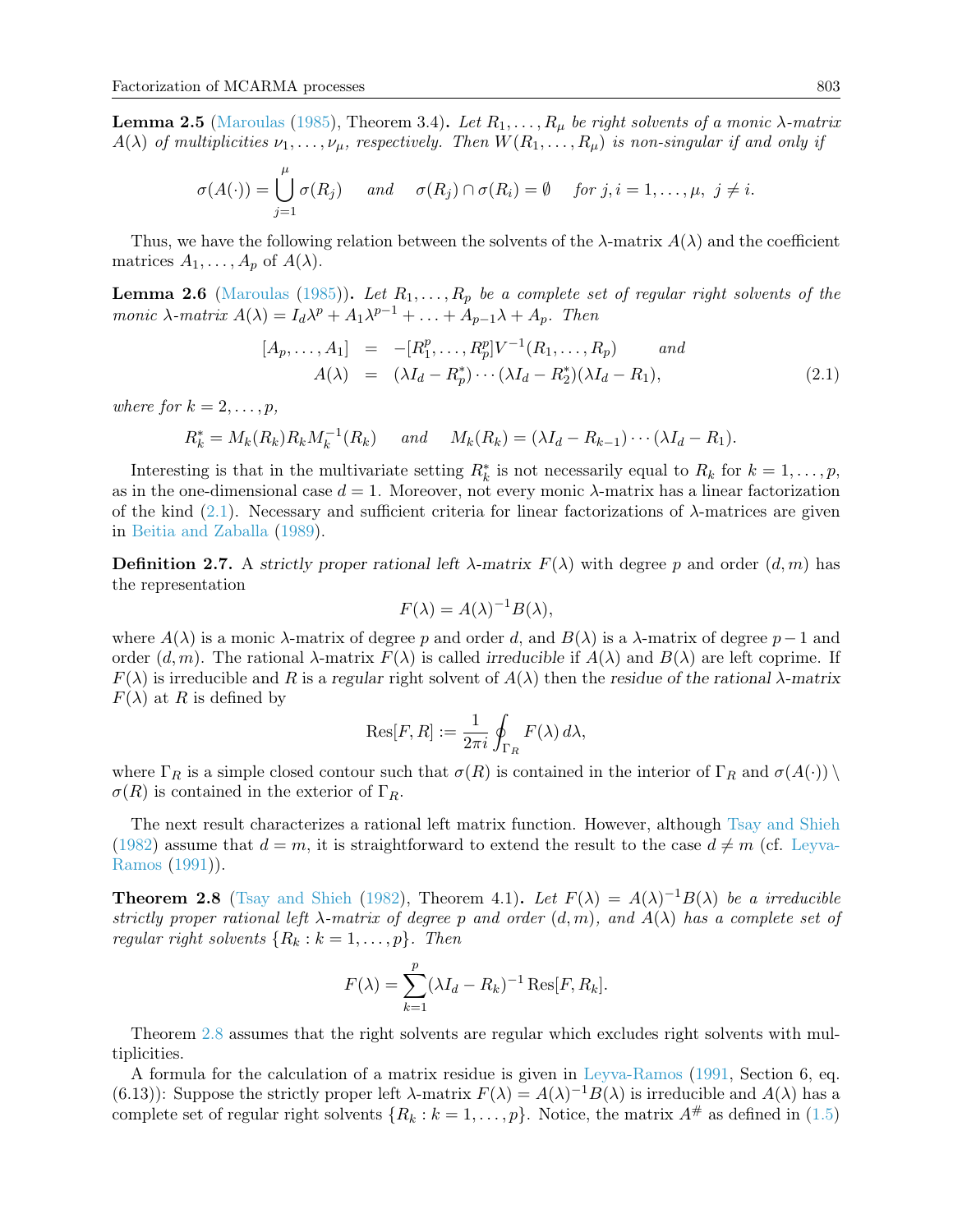is non-singular because  $A^{\#}$  has the only eigenvalue 1. Then, due to Lemma [2.5,](#page-3-1) the Vandermonde matrix  $V(R_1, \ldots, R_p)$  is non-singular (cf. [Leyva-Ramos](#page-12-16) [\(1991,](#page-12-16) Definition 4)) and

<span id="page-5-1"></span>
$$
\begin{pmatrix} \text{Res}[F, R_1] \\ \vdots \\ \text{Res}[F, R_p] \end{pmatrix} = V(R_1, \dots, R_p)^{-1} [A^{\#}]^{-1} B^{\#}.
$$
 (2.2)

Finally, the question arises how to calculate the right solvents of the  $\lambda$ -matrix  $A(\lambda)$ . A possibility to characterize a right solvent is by right latent roots and latent vectors as is done in [Dennis et al.](#page-12-17) [\(1976\)](#page-12-17).

**Definition 2.9.** Let  $A(\lambda)$  be a  $\lambda$ -matrix of order d. If  $\lambda_i \in \mathbb{C}$  satisfies  $\det(A(\lambda_i)) = 0$ , then  $\lambda_i$  is called latent root of  $A(\lambda)$ . A vector  $p_i \in \mathbb{C}^d$  satisfying  $A(\lambda_i)p_i = 0_d$  is called right latent vector of  $A(\lambda)$  associated to the latent root  $\lambda_i$ .

<span id="page-5-2"></span>**Theorem 2.10.** Suppose the monic  $\lambda$ -matrix  $A(\lambda)$  has distinct latent roots  $\lambda_1, \ldots, \lambda_{pd}$  with corresponding right latent vectors  $p_1, \ldots, p_{pd}$ , respectively. Define  $P_k := (p_{(k-1)d+1}, \ldots, p_{kd}) \in \mathbb{C}^{d \times d}$  and  $\Lambda_k := diag(\lambda_{(k-1)d+1}, \ldots, \lambda_{kd})$  for  $k = 1, \ldots, p$ .

- (a) Then  $R_k := P_k \Lambda_k P_k^{-1}$  $k_k^{-1}$  for  $k = 1, \ldots, p$  is a complete set of regular right solvents of  $A(\lambda)$ .
- (b) Suppose the strictly proper left  $\lambda$ -matrix  $F(\lambda) = A(\lambda)^{-1}B(\lambda)$  is irreducible, then the residue of  $F(\lambda)$  can be calculated as in  $(2.2)$  and

$$
F(\lambda) = \sum_{k=1}^{p} (\lambda I_d - R_k)^{-1} \operatorname{Res}[F, R_k].
$$

*Proof*: (a) is proven in [Dennis et al.](#page-12-17) [\(1976\)](#page-12-17), Theorem 4.5. (b) follows from (a) and Theorem [2.8.](#page-4-1)  $\Box$ 

## <span id="page-5-0"></span>3. Results

In this section we present criteria for a MCARMA process to be a sum of multivariate Ornstein-Uhlenbeck processes. For the rest of the paper we will assume the following:

<span id="page-5-3"></span>**Assumption** A. Let  $A(\lambda)$ ,  $B(\lambda)$  be defined as in [\(1.2\)](#page-1-3) and  $F(\lambda) = A(\lambda)^{-1}B(\lambda)$  be irreducible. Assume further that  $A(\lambda)$  has a complete set of regular right solvents  $\{R_k : k = 1, \ldots, p\}$ .

We want to comment on the severity of Assumption A.

Remark 3.1.

- (a) Instead of assuming that the right solvents  $\{R_k : k = 1, \ldots, p\}$  are complete and regular, it is equivalent to assume that  $V(R_1, \ldots, R_p)$  is non-singular (see Lemma [2.5\)](#page-3-1). A sufficient condition for  $A(\lambda)$  to have a complete set of regular right solvents is that  $A^*$  as defined in [\(1.3\)](#page-1-4) has distinct eigenvalues. Indeed,  $\sigma(A^*) := {\lambda \in \mathbb{C} : \det(A^* - \lambda I_{pd}) = 0} = \sigma(A(\cdot)),$ due to [Marquardt and Stelzer](#page-12-4) [\(2007\)](#page-12-4), Lemma 3.8, such that by Theorem [2.10](#page-5-2) the statement follows.
- (b) In general it is possible to approximate the  $\lambda$ -matrix  $F(\lambda) = A(\lambda)^{-1}B(\lambda)$  by a sequence of  $\lambda$ -matrices  $F^{(n)}(\lambda) = A^{(n)}(\lambda)^{-1}B^{(n)}(\lambda)$  where the  $\lambda$ -matrices  $A^{(n)}(\lambda)$  have pd different latent roots and hence, a complete set of regular right solvents satisfying Assumption A. But the degree of the  $\lambda$ -matrix  $B^{(n)}(\lambda)$  is not necessarily q anymore. We will give some examples.
- (c) Let the  $\lambda$ -matrix  $A(\lambda)$  has the form  $A(\lambda) = (\lambda I_d R_p) \cdots (\lambda I_d R_1)$  with  $R_1, \ldots, R_p \in \mathbb{C}^{d \times d}$ . Then there exists a sequence of matrices  $R_1^{(n)}$  $\mathcal{A}_1^{(n)}, \ldots, R_p^{(n)} \in \mathbb{C}^{d \times d}$  where  $\bigcup_{j=1}^p \sigma(R_j^{(n)})$  $j^{(n)}$ ) has pd different elements  $\lambda_1^{(n)}$  $\lambda_1^{(n)}, \ldots, \lambda_{pd}^{(n)}$  different to the latent roots of  $B(\lambda)$  and  $\max_{k=1,\ldots,p} ||R_k -$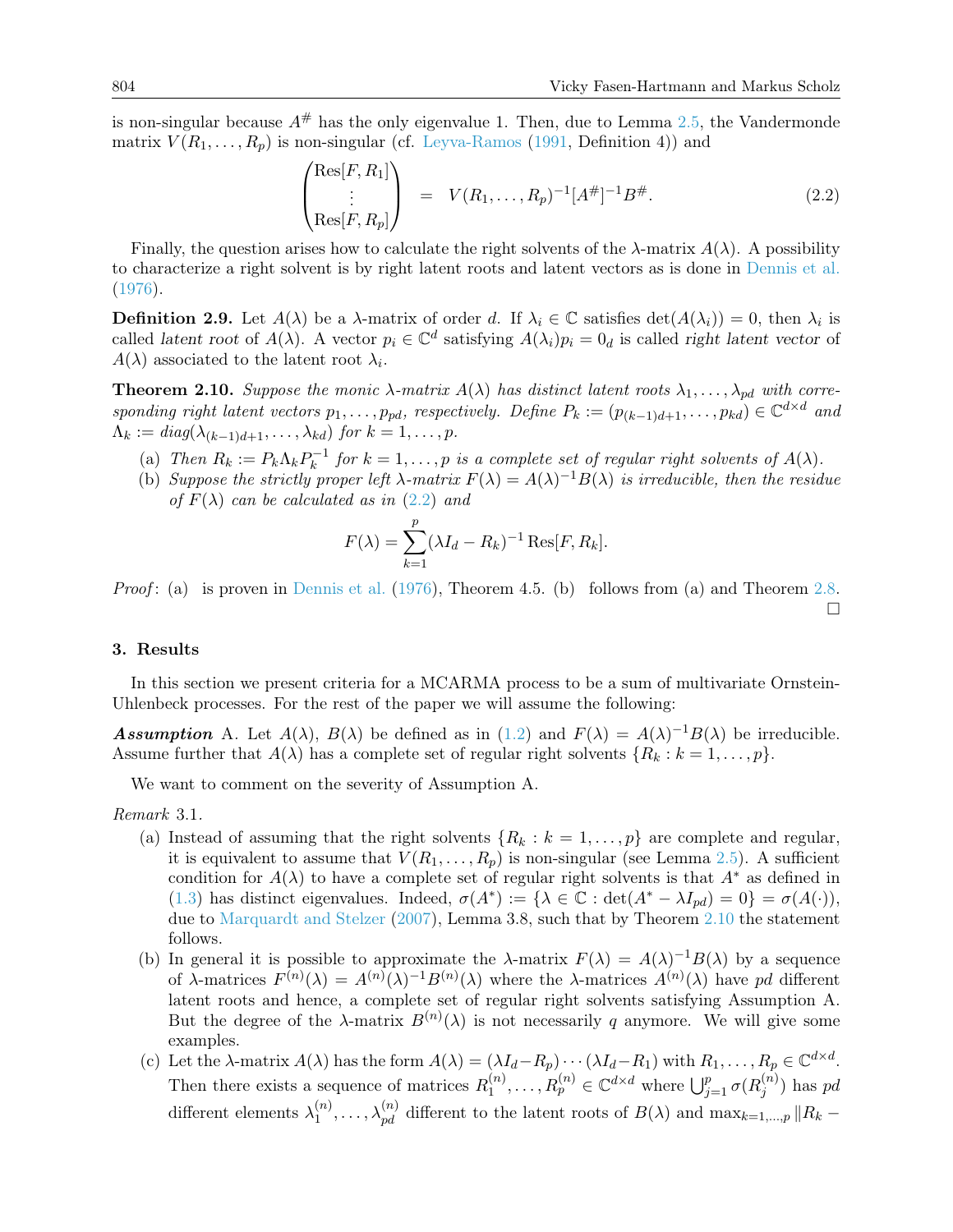$R_k^{(n)}$  $\|\mathcal{A}_k^{(n)}\| \to 0$  as  $n \to \infty$ . Define  $A^{(n)}(\lambda) := (\lambda I_d - R_p^{(n)}) \cdots (\lambda I_d - R_2^{(n)})$  $\binom{n}{2}(\lambda I_d - R_1^{(n)})$  $\binom{n}{1}$ . Then  $\sigma(A^{(n)}(\cdot))=\{\lambda_1^{(n)}\}$  $\Lambda_1^{(n)}, \ldots, \lambda_{pd}^{(n)}\}$ . A conclusion of Theorem [2.10](#page-5-2) is that  $A^{(n)}(\lambda)$  has a complete set of p different regular right solvents. Of course,  $A^{(n)}(\lambda)$  converges uniformly to  $A(\lambda)$ as  $n \to \infty$  on a compact set. Finally,  $F^{(n)}(\lambda) = A^{(n)}(\lambda)^{-1}B(\lambda)$  converges uniformly to  $F(\lambda) = A(\lambda)^{-1}B(\lambda)$  as  $n \to \infty$  on a compact set and  $F^{(n)}(\lambda)$  satisfies Assumption A.

(d) Suppose the  $\lambda$ -matrix  $A(\lambda)$  has a complete set of regular right solvents  $\{R_1, \ldots, R_\mu\}$  with multiplicities  $\nu_1, \ldots, \nu_\mu$  and  $W(R_1, \ldots, R_k)$ ,  $k = 1, \ldots, \mu$  is invertible. As notation we use  $R_1,\ldots, R_p$  for  $R_1,\ldots, R_1, R_2,\ldots, R_\mu$  taking the multiplicities of the right solvents into account. Due to [Maroulas](#page-12-14) [\(1985\)](#page-12-14) there exist matrices  $R_1^*, \ldots, R_p^*$  with  $R_k^*$  similar to  $\widetilde{R}_k$ such that  $A(\lambda) = (\lambda I_d - R_p^*) \cdots (\lambda I_d - R_1^*)$ . Then the assumptions in (c) are satisfied and  $F(\lambda) = A(\lambda)^{-1}B(\lambda)$  can be approximated by a sequence  $F^{(n)}(\lambda) = A^{(n)}(\lambda)^{-1}B(\lambda)$ uniformly on a compact set as  $n \to \infty$ , where  $A^{(n)}(\lambda)$  has a complete set of p regular right solvents satisfying Assumption A.

<span id="page-6-0"></span>**Theorem 3.2.** Define for  $k = 1, \ldots, p$  the multivariate complex-valued Ornstein-Uhlenbeck process

<span id="page-6-1"></span>
$$
Y_k(t) = e^{R_k t} Y_k(0) + \int_0^t e^{R_k(t-u)} \text{Res}[F, R_k] dL(u), \quad t \ge 0,
$$
\n(3.1)

with some initial condition  $Y_k(0)$  in  $\mathbb{C}^d$  such that  $V(R_1,\ldots,R_p)[Y_1(0)^{\top},\ldots,Y_p(0)^{\top}]^{\top} \in \mathbb{R}^{pd}$ . Then  $Y(t) = \sum_{k=1}^{p} Y_k(t)$  is an  $\mathbb{R}^d$ -valued solution of the state space model [\(1.4\)](#page-1-0) and hence, a  $MCARMA(p, q)$ -process.

Proof: Of course,

$$
Y(t) = C^* e^{A^*t} X(0) + \int_0^t C^* e^{A^*(t-u)} B^* dL(u)
$$

is an  $\mathbb{R}^d$ -valued solution of the state space model [\(1.4\)](#page-1-0) with some initial condition  $X(0) \in \mathbb{R}^{pd}$ . Define

$$
E^* := [I_d, \dots, I_d] \in \mathbb{R}^{d \times pd}, \ F^* = \left( \begin{array}{c} \text{Res}[F, R_1] \\ \vdots \\ \text{Res}[F, R_p] \end{array} \right) \in \mathbb{C}^{pd \times d} \text{ and } R^* := \text{diag}(R_1, \dots, R_p) \in \mathbb{C}^{pd \times pd}
$$

as a block diagonal matrix. Due to  $(2.2)$  and  $(1.6)$  the relation

$$
F^* = V(R_1, \ldots, R_p)^{-1} [A^\#]^{-1} B^\# = V(R_1, \ldots, R_p)^{-1} B^*
$$

holds. A further inspection of the matrices give

$$
A^*V(R_1,..., R_p) = V(R_1,..., R_p)R^*
$$
 and  $C^*V(R_1,..., R_p) = E^*$ ,

where we used that  $R_k$  is a right solvent of  $A(\lambda)$ . Therefore, define  $T := V(R_1, \ldots, R_p)$ ,  $Y^*(0) :=$  $[Y_1(0)^\top, \ldots, Y_p(0)^\top]^\top$  and  $X^*(0) := TY^*(0) \in \mathbb{R}^{pd}$  such that

$$
A^* = TR^*T^{-1}
$$
,  $B^* = TF^*$  and  $C^* = E^*T^{-1}$ .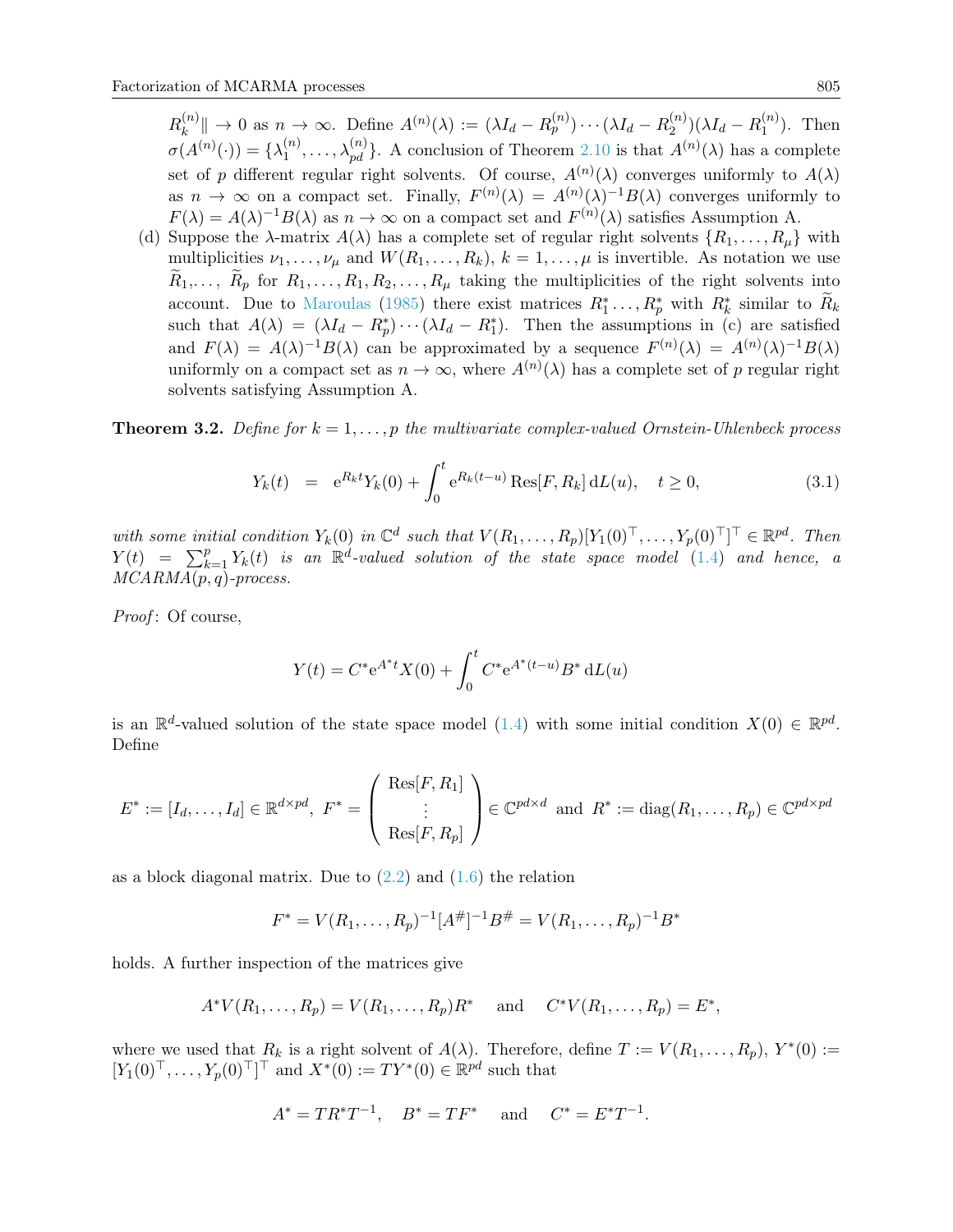In particular,  $e^{A^*t} = Te^{R^*t}T^{-1}$ ,  $t \in \mathbb{R}$ . Then for  $t \ge 0$ ,

$$
Y(t) = C^* e^{A^*t} X^*(0) + \int_0^t C^* e^{A^*(t-u)} B^* dL(u)
$$
  
\n
$$
= E^* e^{R^*t} T^{-1} T Y^*(0) + \int_0^t E^* e^{R^*(t-u)} F^* dL(u)
$$
  
\n
$$
= \sum_{k=1}^p \left[ e^{R_k t} Y_k(0) + \int_0^t e^{R_k(t-u)} \text{Res}[F, R_k] dL(u) \right]
$$
  
\n
$$
= \sum_{k=1}^p Y_k(t)
$$

is  $\mathbb{R}^d$  $\Box$ 

Remark 3.3.

- (a) If  $\sigma(A^*)$  has only distinct eigenvalues then Theorem [2.10](#page-5-2) gives the possibility to calculate a complete set of regular right solvents. Due to Section [2](#page-5-1) we are able to calculate the residues as well. Thus, we obtain via  $(3.1)$  a representation of the MCARMA process as sum of Ornstein-Uhlenbeck processes.
- (b) Since the solvents  $R_1, \ldots, R_p$  are not unique, the representation of Y as sum of Ornstein-Uhlenbeck processes is not unique as well (cf. Example [3.6\)](#page-8-1), only in the case  $d = 1$  we have uniqueness.
- (c) Any linear combination  $\left(\sum_{k=1}^p \alpha_k Y_k(t)\right)_{t\geq 0}$  of  $\mathbb{R}^d$ -valued multivariate Ornstein-Uhlenbeck processes  $Y_1, \ldots, Y_p$ , where  $\alpha_1, \ldots, \alpha_p \in \mathbb{R}^{d \times d}$ , is a MCARMA $(p, p - 1)$ -process. But the exponent  $R_k$  in the definition of  $Y_k$  is not necessarily a right solvent of the autoregressive polynomial of the MCARMA process. But this is essential to derive a VARMA representation of the discrete-time sampled MCARMA process later on.

<span id="page-7-0"></span>Corollary 3.4. Suppose  $\sigma(A(\cdot)) \subset \{(-\infty,0) + i\mathbb{R}\}\$ and  $\mathbb{E}[\log(\max(1,\|L(1)\|))] < \infty$ . Define for  $k = 1, \ldots, p$  the multivariate complex-valued Ornstein-Uhlenbeck processes

$$
Y_k(t) = \int_{-\infty}^t e^{R_k(t-u)} \operatorname{Res}[F, R_k] dL(u), \quad t \in \mathbb{R},
$$

Then  $Y(t) = \sum_{k=1}^{p} Y_k(t) = \int_{-\infty}^{t} \sum_{k=1}^{p} e^{R_k(t-u)} \text{Res}[F, R_k] dL(u), t \in \mathbb{R}$ , is a stationary  $\mathbb{R}^d$ -valued solution of the state space model  $(1.4)$  and hence, a MCARMA $(p, q)$ -process.

Due to [Sato and Yamazato](#page-12-18) [\(1984\)](#page-12-18), Theorem 4.1, the stationary Ornstein-Uhlenbeck processes  $Y_k$ are well-defined.

Remark 3.5.

(a) Let  $\Gamma_k$  be a simple closed contour such that  $\sigma(R_k)$  lies in the interior of  $\Gamma_k$  and the residuary spectrum  $\sigma(A(\cdot)) \setminus \sigma(R_k)$  lies in the exterior of  $\Gamma_k$  and  $\Gamma := \bigcup_{k=1}^p \Gamma_k$ . Due to Cauchy's integral formula (see [Lax](#page-12-19) [\(2002\)](#page-12-19), Theorem 17.5), and Theorem [2.8](#page-4-1) we obtain for  $t \ge 0$ ,

$$
\sum_{k=1}^p e^{tR_k} \operatorname{Res}[F, R_k] = \frac{1}{2\pi i} \sum_{k=1}^p \oint_{\Gamma} e^{t\lambda} (\lambda I_d - R_k)^{-1} \operatorname{Res}[F, R_k] d\lambda = \frac{1}{2\pi i} \oint_{\Gamma} e^{t\lambda} F(\lambda) d\lambda.
$$

In particular, if  $\sigma(A(\cdot)) \subset \{(-\infty, 0) + i\mathbb{R}\}\$  then the kernel function satisfies

$$
\sum_{k=1}^{p} e^{tR_k} \operatorname{Res}[F, R_k] = \frac{1}{2\pi} \int_{-\infty}^{\infty} e^{ti\omega} F(i\omega) d\omega, \quad t \ge 0.
$$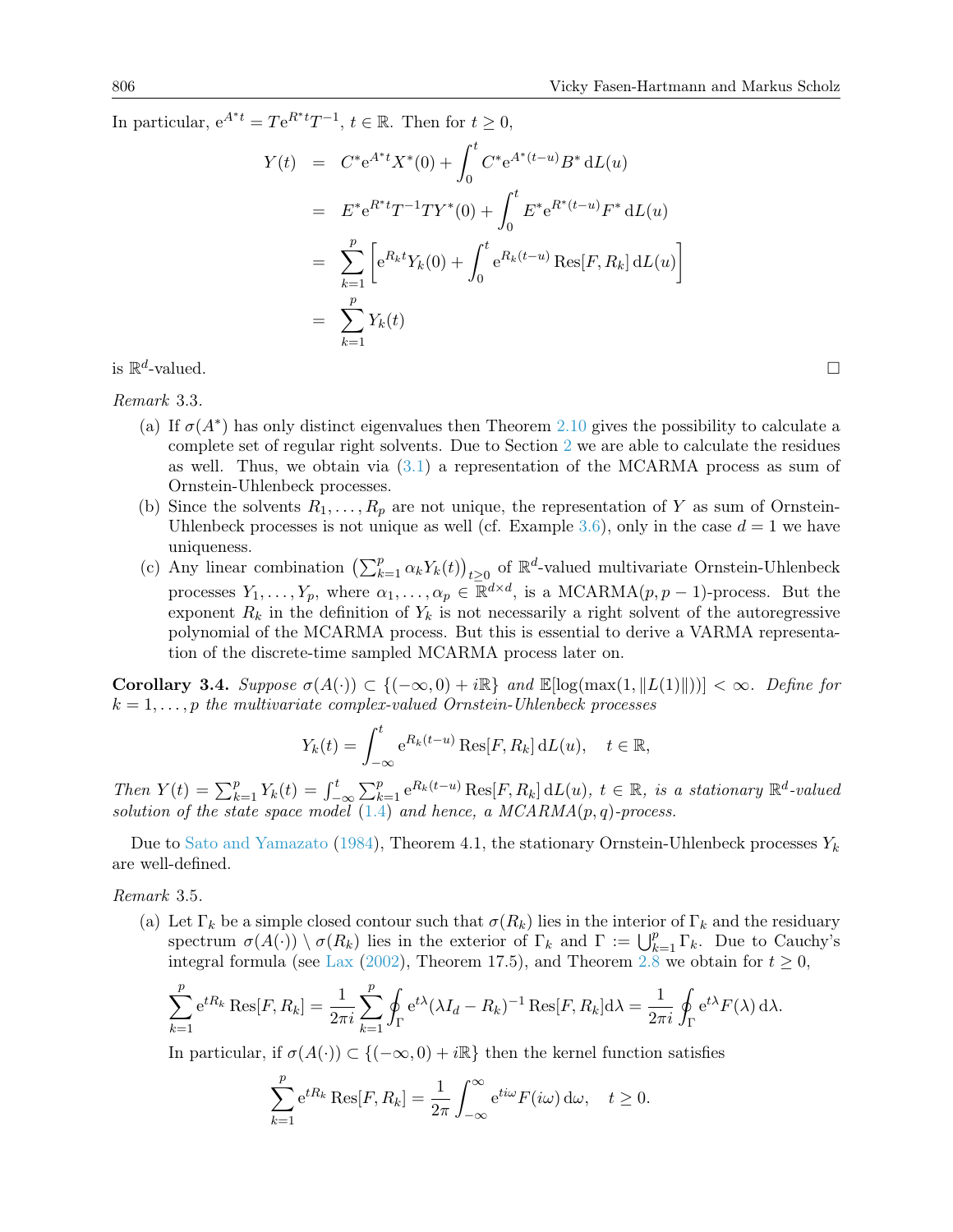(b) In the case of repeated right solvents, Y has not the representation as a sum of mul- $\sum_{k}^{\mu}$ tivariate Ornstein Uhlenbeck processes. Indeed, due to the representation of  $F(\lambda)$  =  $_{k=1}^{\mu} \sum_{j=1}^{\nu_k} (\lambda I_d - R_k)^{-j} F_{k,j}$  in [Shieh et al.](#page-13-2) [\(1986\)](#page-13-2), in general we have

$$
\sum_{k=1}^{p} e^{tR_k} \text{Res}[F, R_k] \neq \frac{1}{2\pi i} \oint_{\Gamma} e^{t\lambda} F(\lambda) d\lambda
$$

(cf. [Brockwell and Lindner](#page-12-10) [\(2009\)](#page-12-10), Lemma 2.4, in the case of one-dimensional CARMA processes).

<span id="page-8-1"></span>Example 3.6. Let

$$
A(\lambda) = I_d \lambda^2 + \begin{pmatrix} -11 & 22 \\ -12 & 21 \end{pmatrix} \lambda + \begin{pmatrix} -42 & 52 \\ -36 & 44 \end{pmatrix} \text{ and } B(\lambda) = I_d, \quad \lambda \in \mathbb{C},
$$

be given. Then

$$
R_1 = \begin{pmatrix} 0 & -1 \\ 2 & -3 \end{pmatrix}, \qquad R_2 = \begin{pmatrix} -3 & -2 \\ 0 & -4 \end{pmatrix}, \qquad R_3 = \begin{pmatrix} -7 & 6 \\ -3 & 2 \end{pmatrix}, \qquad R_4 = \begin{pmatrix} -3 & 0.5 \\ 0 & -2 \end{pmatrix}
$$

are right solvents of  $A(\lambda)$ . The pair  $R_1, R_2$  and the pair  $R_3, R_4$ , respectively build a complete set of regular right solvents of  $A(\lambda)$ . Then Theorem [3.2](#page-6-0) and the formula for the residues [\(2.2\)](#page-5-1) give that both  $Y_1(t) + Y_2(t)$  with

$$
Y_1(t) = e^{R_1t}Y_1(0) + \int_0^t e^{R_1(t-u)} \begin{pmatrix} 1 & -1 \ -2 & 3 \end{pmatrix} dL(u),
$$
  
\n
$$
Y_2(t) = e^{R_2t}Y_2(0) + \int_0^t e^{R_2(t-u)} \begin{pmatrix} -1 & 1 \ 2 & -3 \end{pmatrix} dL(u),
$$

and  $Y_3(t) + Y_4(t)$  with

$$
Y_3(t) = e^{R_3t} Y_3(0) + \int_0^t e^{R_3(t-u)} \begin{pmatrix} 8 & -11 \ 6 & -8 \end{pmatrix} dL(u),
$$
  
\n
$$
Y_4(t) = e^{R_4t} Y_4(0) + \int_0^t e^{R_4(t-u)} \begin{pmatrix} -8 & 11 \ -6 & 8 \end{pmatrix} dL(u),
$$

are MCARMA(2,0) processes with AR polynomial  $A(\lambda)$  and MA polynomial  $B(\lambda)$ .

For the rest of the paper we assume:

**Assumption** B. Y has the representation as given in Theorem [3.2,](#page-6-0)  $\mathbb{E} ||L(1)||^2 < \infty$  and  $\mathbb{E}L(1) = 0_m$ .

Now, we are able to present an alternative representation of the covariance function of a stationary MCARMA process. As notation we write  $Z<sup>H</sup>$  for the transposed complex conjugated of a matrix  $Z \in \mathbb{C}^{d \times d}$ .

<span id="page-8-0"></span>**Proposition 3.7.** Suppose the setting of Corollary [3.4.](#page-7-0) The covariance function  $(\gamma_Y(l))_{l \in \mathbb{N}_0}$  =  $(\text{Cov}(Y(t+l), Y(t)))_{l \in \mathbb{N}_0}$  of Y has the representation

$$
\gamma_Y(l) = \sum_{i=1}^p e^{lR_i} \Sigma_i, \quad l \in \mathbb{N}_0, \quad \text{where} \quad \Sigma_i := \sum_{j=1}^p \int_0^\infty e^{uR_i} \operatorname{Res}[F, R_i] \Sigma_L \operatorname{Res}[F, R_j]^\mathsf{H} e^{uR_j^\mathsf{H}} du.
$$

Proof: An application of Corollary [3.4](#page-7-0) gives

$$
\gamma_Y(l) = \sum_{i,j=1}^p \text{Cov}\left(\int_{-\infty}^{t+l} e^{R_i(t+l-u)} \text{Res}[F, R_i] dL(u), \int_{-\infty}^t e^{R_j(t-u)} \text{Res}[F, R_j] dL(u)\right)
$$
  
= 
$$
\sum_{i,j=1}^p e^{lR_i} \int_0^{\infty} e^{uR_i} \text{Res}[F, R_i] \Sigma_L \text{Res}[F, R_j]^{H} e^{uR_j^H} du,
$$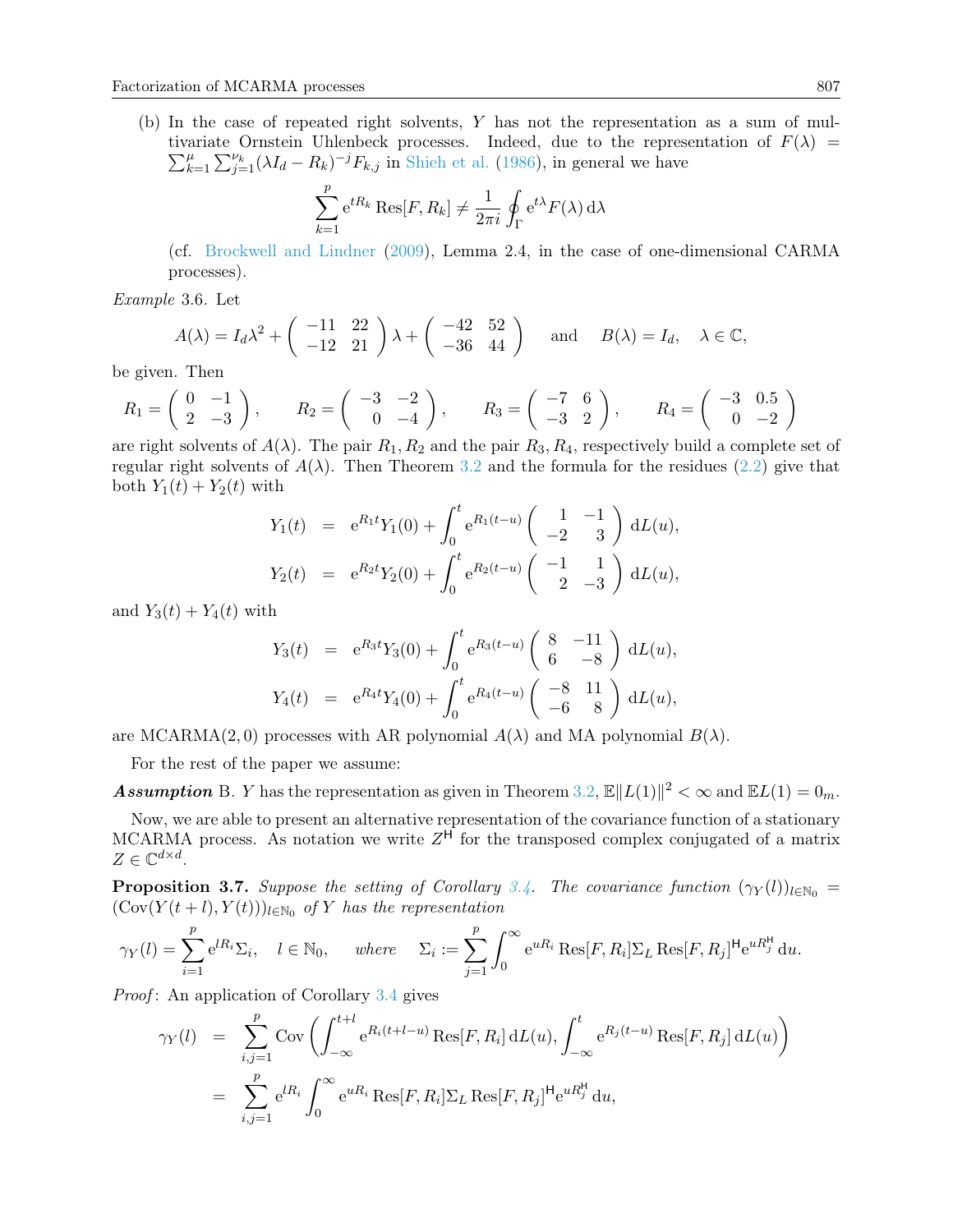which completes the proof.  $\Box$ 

A final aim is to derive a VARMA representation for a MCARMA process observed at discrete time-points. To distinguish the notation between the continuous-time process and the sampled discrete-time process, we write  $Y_n^{(h)}$  for  $Y(nh)$  in the following and accordingly  $Y_{k,n}^{(h)}$  for  $Y_k(nh)$  for some fixed  $h > 0$ . Let us first state an auxiliary lemma.

<span id="page-9-1"></span>**Lemma 3.8.** For any  $k = 1, ..., p, n \ge p, l = 0, ..., n$  and any matrices  $C_1, ..., C_l \in \mathbb{C}^{d \times d}$  it holds that

$$
Y_{k,n}^{(h)} = \sum_{r=1}^{l} C_r Y_{k,n-r}^{(h)} + \left( e^{h l R_k} - \sum_{r=1}^{l} C_r e^{h(l-r)R_k} \right) Y_{k,n-l}^{(h)} + \sum_{r=0}^{l-1} \left( e^{h r R_k} - \sum_{j=1}^{r} C_j e^{h(r-j)R_k} \right) N_{k,n-r}^{(h)},
$$
  
where  $N_{k,n}^{(h)} = \int_{(n-1)h}^{nh} e^{R_k(nh-u)} \text{Res}[F, R_k] dL(u).$ 

Proof: The proof goes in the same vein as the proof of equation (2.8) in [Brockwell and Lindner](#page-12-10) [\(2009\)](#page-12-10) for scalars  $c_1, \ldots, c_l$  instead of matrices  $C_1, \ldots, C_l$ , since  $Y_k$  is a multivariate Ornstein-Uhlenbeck process.

Eventually, we obtain a VARMA $(p, p - 1)$  representation for the sampled version of a  $MCARMA(p, q)$  process based on the ideas of [Brockwell and Lindner](#page-12-10) [\(2009\)](#page-12-10), Lemma 2.1, for  $CARMA(p,q)$  processes.

<span id="page-9-0"></span>Theorem 3.9. Define

$$
\Psi_0 := I_d, \qquad [\Psi_p, \dots, \Psi_1] := -[e^{-phR_1}, \dots, e^{-phR_p}]V^{-1}(e^{-hR_1}, \dots, e^{-hR_p}) \in \mathbb{C}^{p \times pd}
$$

and the  $\lambda$ -matrix  $\Phi(\lambda) := I_d - \Phi_1 \lambda - \ldots - \Phi_p \lambda^p$  of degree p and order d with  $\Phi_j := -\Psi_p^{-1} \Psi_{p-j}$  for  $j = 1, \ldots, p$ . Then there exists a  $\lambda$ -matrix  $\Theta(\lambda) = I_d + \Theta_1 \lambda + \ldots + \Theta_{p-1} \lambda^{p-1}$  of degree  $p-1$  and order d such that

<span id="page-9-2"></span>
$$
\Phi(B)Y_n^{(h)} = \Theta(B)\varepsilon_n^{(h)}, \quad n \ge p,\tag{3.2}
$$

where B denotes the backshift operator (i.e.  $B^{j}Y_{n}^{(h)} = Y_{n-j}^{(h)}$  $\tau^{(h)}_{n-j}$  for  $j \in \mathbb{N}$ ) and  $(\varepsilon^{(h)}_n)_{n \geq p}$  is a ddimensional weak white noise. Thus,  $(Y_n^{(h)})_{n\geq p}$  admits a weak  $VARMA(p, p - 1)$  representation.

*Proof*: First, we will show that  $\Phi(\lambda)$  is well-defined and has the complete set of regular right solvents  $e^{-hR_1}, \ldots, e^{-hR_p}$ . Due to [Assumption A](#page-5-3) and Lemma [2.5,](#page-3-1) the Vandermonde matrix  $V(e^{-hR_1}, \ldots, e^{-hR_p})$  is non-singular and finally,  $\Psi_1, \ldots, \Psi_p$  is well-defined. A conclusion of [As](#page-5-3)[sumption A](#page-5-3) and Lemma [2.6](#page-4-2) is then that  $e^{-hR_1}, \ldots, e^{-hR_p}$  is a complete set of regular right solvents of  $\Psi(\lambda) = I_d \lambda^p + \Psi_1 \lambda^{p-1} + \ldots + \Psi_p$ . Note that  $\Psi_p = (-1)^p e^{-hR_p^*} \cdots e^{-hR_2^*} \cdot e^{-hR_1^*}$  where  $R_2^*, \ldots, R_p^*$ are defined as in Lemma [2.6.](#page-4-2) Since the eigenvalues of  $e^{-hR_k^*}$ ,  $k = 2, \ldots, p$  and  $e^{-hR_1}$  are non-zero, the matrix  $\Psi_p$  is non-singular. Finally,  $\Phi(\lambda) = \Psi_p^{-1} \Psi(\lambda)$  is well-defined and has the complete set of regular right solvents  $e^{-hR_1}, \ldots, e^{-hR_p}$ .

Due to [\(3.1\)](#page-6-1) we obtain  $Y_n^{(h)} = \sum_{k=1}^p Y_{k,n}^{(h)}$  for  $n \ge p$ , where

$$
Y_{k,n}^{(h)} = e^{hR_k} Y_{k,n-1}^{(h)} + N_{k,n}^{(h)} \text{ and } N_{k,n}^{(h)} = \int_{(n-1)h}^{nh} e^{R_k(nh-u)} \operatorname{Res}[F, R_k] dL(u)
$$

(cf. [Schlemm and Stelzer](#page-12-5) [\(2012a\)](#page-12-5), Lemma 5.2). An application of Lemma [3.8](#page-9-1) with  $l = p$  and  $C_r = \Phi_r$  for  $r = 1, \ldots, p$  gives

$$
Y_{k,n}^{(h)} = \sum_{r=1}^{p} \Phi_r Y_{k,n-r}^{(h)} + \left[ e^{hpR_k} - \sum_{r=1}^{p} \Phi_r e^{h(p-r)R_k} \right] Y_{k,n-p}^{(h)} + \sum_{r=0}^{p-1} \left[ e^{hrR_k} - \sum_{j=1}^{r} \Phi_j e^{h(r-j)R_k} \right] N_{k,n-r}^{(h)}.
$$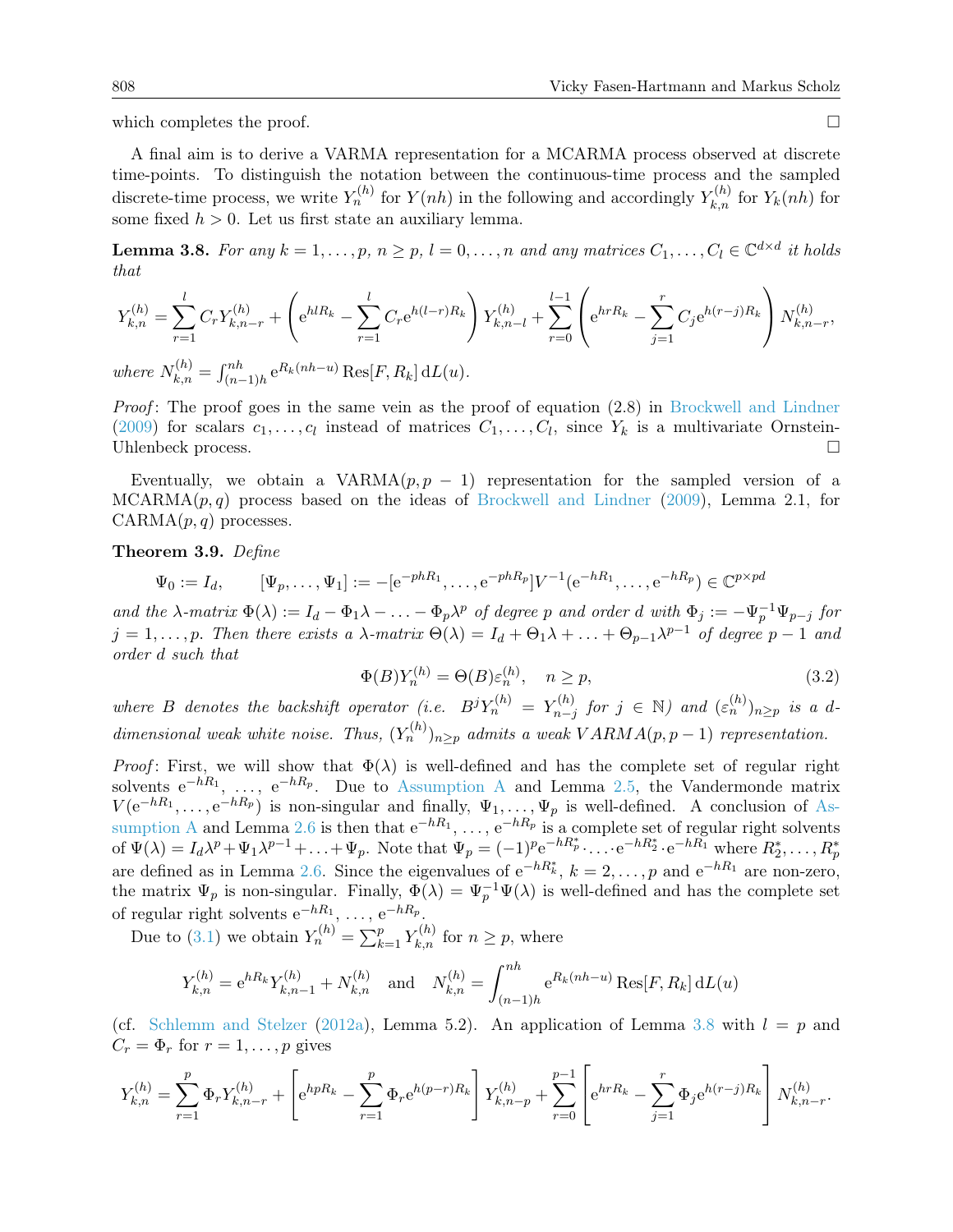The fact that  $e^{-hR_k}$  is a right solvent of  $\Phi(\lambda)$  implies that

$$
e^{hpR_k} - \sum_{r=1}^{p} \Phi_r e^{h(p-r)R_k} = \Phi(e^{-hR_k}) e^{phR_k} = 0_{d \times d}, \quad k = 1, ..., p.
$$

Hence, we obtain

<span id="page-10-2"></span>
$$
\Phi(B)Y_{k,n}^{(h)} = Y_{k,n}^{(h)} - \sum_{r=1}^p \Phi_r Y_{k,n-r}^{(h)} = \sum_{r=0}^{p-1} \left[ e^{hrR_k} - \sum_{j=1}^r \Phi_j e^{h(r-j)R_k} \right] N_{k,n-r}^{(h)} =: U_n^{(h)}.
$$
 (3.3)

Define for  $r = 0, \ldots, p - 1$  the iid sequence  $(W_{r,n}^{(h)})_{n \in \mathbb{Z}}$  in  $\mathbb{C}^d$  as

<span id="page-10-3"></span>
$$
W_{r,n}^{(h)} := \int_{(n-1)h}^{nh} \sum_{k=1}^{p} \left[ e^{hrR_k} - \sum_{j=1}^{r} \Phi_j e^{h(r-j)R_k} \right] e^{R_k(nh-u)} \operatorname{Res}[F, R_k] dL(u).
$$
 (3.4)

Summation over  $k$  and rearranging leads to

<span id="page-10-0"></span>
$$
\Phi(B)Y_n^{(h)} = U_n^{(h)} = \sum_{r=0}^{p-1} W_{r,n-r}^{(h)}, \quad n \ge p.
$$
\n(3.5)

Since  $([W_{0,n}^{(h)}]^\top, \ldots, W_{p-1,n}^{(h)}]^\top)_{n \in \mathbb{Z}}$  is a sequence of iid random vectors, the *d*-dimensional sequence  $(U_n^{(h)})_{n \in \mathbb{Z}} := \left( \sum_{r=0}^{p-1} W_{r,n}^{(h)} \right)$  $\binom{n}{r,n-r}$  $_{n\in\mathbb{Z}}$  is  $(p-1)$ -dependent. Define  $\varepsilon_n^{(h)} := U_n^{(h)} - \mathcal{P}_{\mathcal{M}_{n-1}} U_n^{(h)}, \quad n \in \mathbb{Z},$ 

where  $\mathcal{P}_{\mathcal{M}_{n-1}}$  denotes the orthogonal projection on  $\mathcal{M}_{n-1} := \overline{\textrm{sp}}\{U^{(h)}_j\}$  $j^{(n)}$  :  $-\infty < j \leq n-1$ } and the closure is taken in the Hilbert space of square integrable complex random vectors with inner product  $(U_1, U_2) \mapsto \mathbb{E}(U_1^{\mathsf{H}}U_2)$  for random vectors  $U_1, U_2$  in  $\mathbb{C}^d$ . Then  $\Theta_1, \ldots \Theta_{p-1}$  is given as the solution of the equation

$$
\mathcal{P}_{\overline{\text{sp}}\{\varepsilon_{n-p+1}^{(h)},\ldots,\varepsilon_{n-1}^{(h)}\}}U_n^{(h)} = \Theta_1\varepsilon_{n-1}^{(h)} + \ldots + \Theta_{p-1}\varepsilon_{n-p+1}^{(h)}.
$$

As in the proof of [Brockwell and Davis](#page-12-20) [\(2006\)](#page-12-20), Proposition 3.2.1, for one-dimensional  $(p-1)$ dependent processes we can follow then the statement.

## Remark 3.10.

- (a) The  $\lambda$ -matrix  $\Psi(\lambda)$  has the complete set of right solvents  $e^{-hR_1}, \ldots, e^{-hR_p}$  but due to Lemma [2.6,](#page-4-2)  $\Psi(\lambda)$  has not necessarily the representation as  $\prod_{k=1}^{p}(\lambda I_d - e^{-hR_k})$ . Thus, the λ-matrix  $\Phi(\lambda)$  is not necessarily  $\psi_p^{-1} \prod_{k=1}^p (\lambda e^{hR_k} - I_d)$ . This differs to the one-dimensional case where multiplication is commutative and  $\Phi(\lambda) = \prod_{k=1}^{p} (\lambda - e^{-hr_k})$  where  $r_1, \ldots, r_p$  are the one-dimensional zeros of  $A(\lambda)$ . However,  $\Psi(\lambda)$  is the unique  $\lambda$ -matrix with right solvents  $e^{-hR_1}, \ldots, e^{-hR_p}$  and  $\Psi(0) = I_d$ .
- (b) If  $\sigma(A(\cdot)) \subset \{(-\infty, 0) + i\mathbb{R}\}\)$  holds then

$$
\sigma(\Psi(\cdot)) = \bigcup_{k=1}^p \sigma(e^{-hR_k}) = \{e^{-h\lambda} : \lambda \in \bigcup_{k=1}^p \sigma(R_k)\} = \{e^{-h\lambda} : \lambda \in \sigma(A)\},
$$

is outside the closed unit disc. Hence,  $\Psi(\lambda)$  is Schur-stable.

Remark 3.11. Suppose the assumptions of Corollary [3.4](#page-7-0) hold such that Y is stationary. Then  $\Phi$  is Schur-stable and there exist matrices  $K_j \in \mathbb{C}^{d \times d}$ ,  $j \in \mathbb{N}$ , with

<span id="page-10-1"></span>
$$
Y_n^{(h)} = U_n^{(h)} + \sum_{j=1}^{\infty} K_{n-j} U_j^{(h)}, \quad n \in \mathbb{Z}.
$$
 (3.6)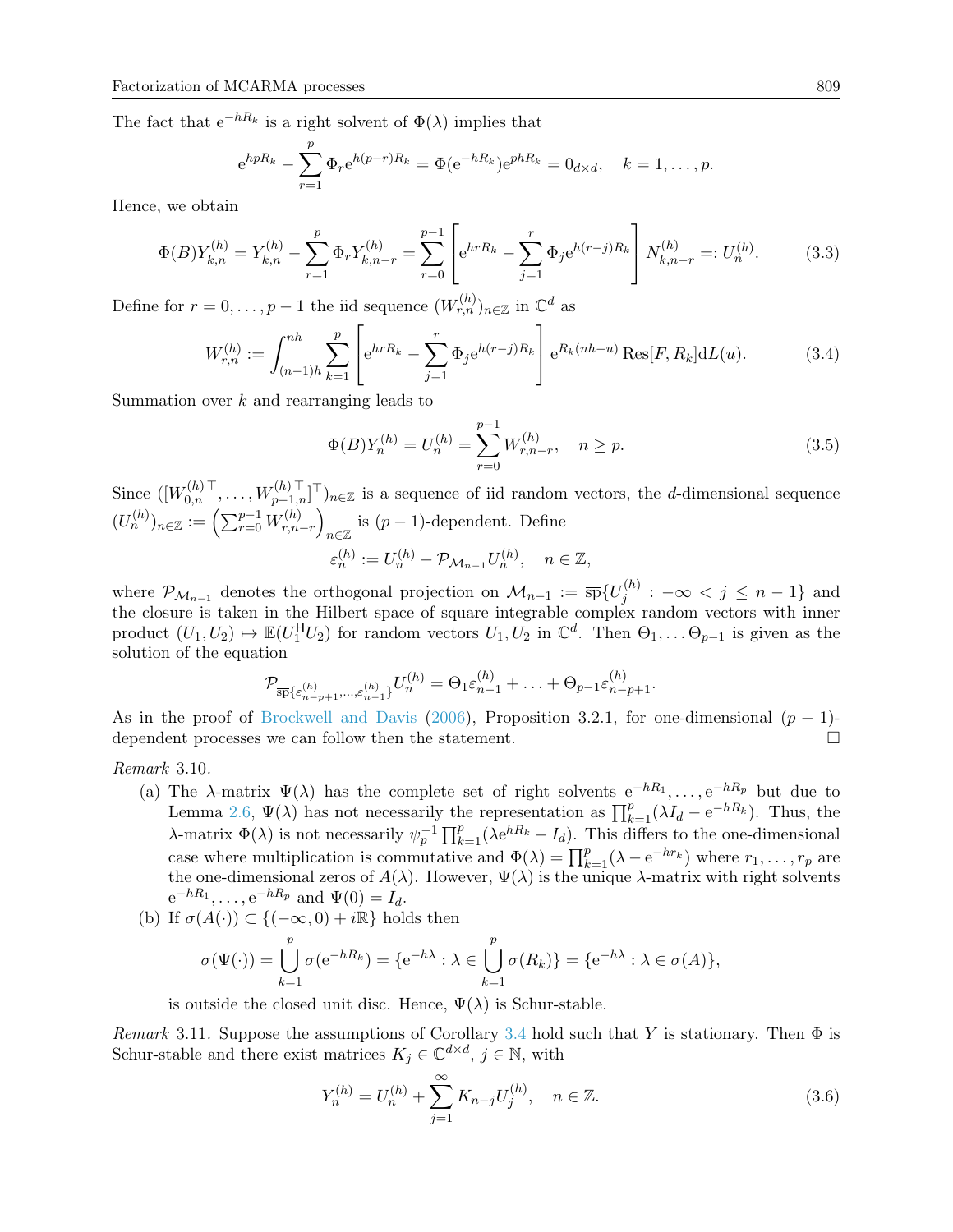Finally, [\(3.5\)](#page-10-0) and [\(3.6\)](#page-10-1) imply that  $\mathcal{M}_{n-1} = \overline{\text{sp}}\{Y_j^{(h)}\}$  $j^{(n)}$  :  $-\infty < j \leq n-1$ } and

$$
\varepsilon_n^{(h)} = U_n^{(h)} - \mathcal{P}_{\mathcal{M}_{n-1}} U_n^{(h)} = Y_n^{(h)} - \mathcal{P}_{\mathcal{M}_{n-1}} Y_n^{(h)}, \quad n \in \mathbb{Z}.
$$

This means that the white noise process  $(\varepsilon_n^{(h)})_{n \in \mathbb{Z}}$  are the real-valued linear innovations of  $(Y_n^{(h)})_{n \in \mathbb{Z}}$ . [Schlemm and Stelzer](#page-12-5) [\(2012a\)](#page-12-5) present sufficient criteria for  $(\varepsilon_n^{(h)})_{n\in\mathbb{Z}}$  to be exponentially completely regular.

Finally, we state the covariance function of the series  $U^{(h)} := (U_n^{(h)})_{n \geq p}$  given in [\(3.3\)](#page-10-2). The second-order properties of the series  $U^{(h)}$  are of interest for indirect estimation as is done, e.g., in [Fasen-Hartmann and Kimmig](#page-12-21) [\(2020\)](#page-12-21) for CARMA processes. The basic idea of the indirect estimation approach is that the VARMA parameters of  $(Y(nh))_{n\in\mathbb{N}}$  are estimated by standard techniques. Taking identifiability issues into account the autoregressive parameters of the continuous-time process are then estimated from the autoregressive parameters of the discrete-time VARMA process. Finally, a comparison of the autocorrelation function of  $U^{(h)}$  for the estimated and the parametric model gives the moving average parameters of the MCARMA process.

Identifiability problems may arise because different equidistantly sampled MCARMA processes may have the same VARMA representation. However, [Schlemm and Stelzer](#page-13-3) [\(2012b\)](#page-13-3), Section 3.4, present sufficient criteria for the MCARMA process to be identifiable from its discrete-time observations and hence, from the VARMA $(p, p - 1)$  parameters in  $(3.2)$ .

**Proposition 3.12.** Let  $(U_n^{(h)})_{n\geq p}$  be the d-dimensional time series defined as  $\Phi(B)Y_n^{(h)}=U_n^{(h)}$ , and  $(\gamma_{U^{(h)}}(l))_{l \in \mathbb{N}_0} = (Cov(U_{n+l}^{(h)})$  $(n_1(h), U_n^{(h)}))_{l \in \mathbb{N}_0}$  denotes the autocovariance function. Then for  $l = 0, \ldots, p-1$ 1:

$$
\gamma_{U^{(h)}}(l) = \sum_{\nu=1}^p e^{hlR_{\nu}} \left[ \sum_{r=0}^{p-l-1} \sum_{\mu=1}^p \left( e^{hrR_{\nu}} - \sum_{j=1}^{r+l} \Phi_j e^{h(r-j)R_{\nu}} \right) \Sigma_{\nu,\mu}^{(h)} \left( e^{hrR_{\mu}} - \sum_{j=1}^r \Phi_j e^{h(r-j)R_{\mu}} \right)^{\mathsf{H}} \right],
$$

and  $\gamma_{U(h)}(l) = 0_{d \times d}$  for  $l \geq p$ , where

$$
\Sigma_{\nu,\mu}^{(h)} := \text{Cov}\left(N_{\nu,1}^{(h)}, N_{\mu,1}^{(h)}\right) = \int_0^h e^{R_\nu u} \text{Res}[F, R_\nu] \Sigma_L \text{ Res}[F, R_\mu]^{\mathsf{H}} e^{R_\mu^{\mathsf{H}} u} du.
$$

*Proof*: For lag  $l \in \{0, \ldots, p-1\}$  we receive due to  $(3.4)$ :

$$
\gamma_{U^{(h)}}(l) = \text{Cov}\left(W_{0,n+l}^{(h)} + \ldots + W_{p-1,n+l-p+1}^{(h)}, W_{0,n}^{(h)} + \ldots + W_{p-1,n-p+1}^{(h)}\right)
$$
  
\n
$$
= \sum_{r=0}^{p-l-1} \text{Cov}\left(W_{r+l,n-r}^{(h)}, W_{r,n-r}^{(h)}\right)
$$
  
\n
$$
= \sum_{r=0}^{p-l-1} \left[\sum_{\nu=1}^{p} \sum_{\mu=1}^{p} \left(e^{h(r+l)R_{\nu}} - \sum_{j=1}^{r+l} \Phi_j e^{h(r+l-j)R_{\nu}}\right) + \text{Cov}\left(N_{\nu,n-r}^{(h)}, N_{\mu,n-r}^{(h)}\right) \left(e^{hrR_{\mu}} - \sum_{j=1}^{r} \Phi_j e^{h(r-j)R_{\mu}}\right)^{H}\right],
$$

where Cov  $\left(N_{\nu,n}^{(h)}\right)$  $V_{\nu,n-r}^{(h)}, N_{\mu,n-r}^{(h)} \} = \Sigma_{\nu,\mu}^{(h)}$ , and finally, the assertion follows.

# Acknowledgements

Financial support by the Deutsche Forschungsgemeinschaft through the research grant FA 809/2- 2 is gratefully acknowledged.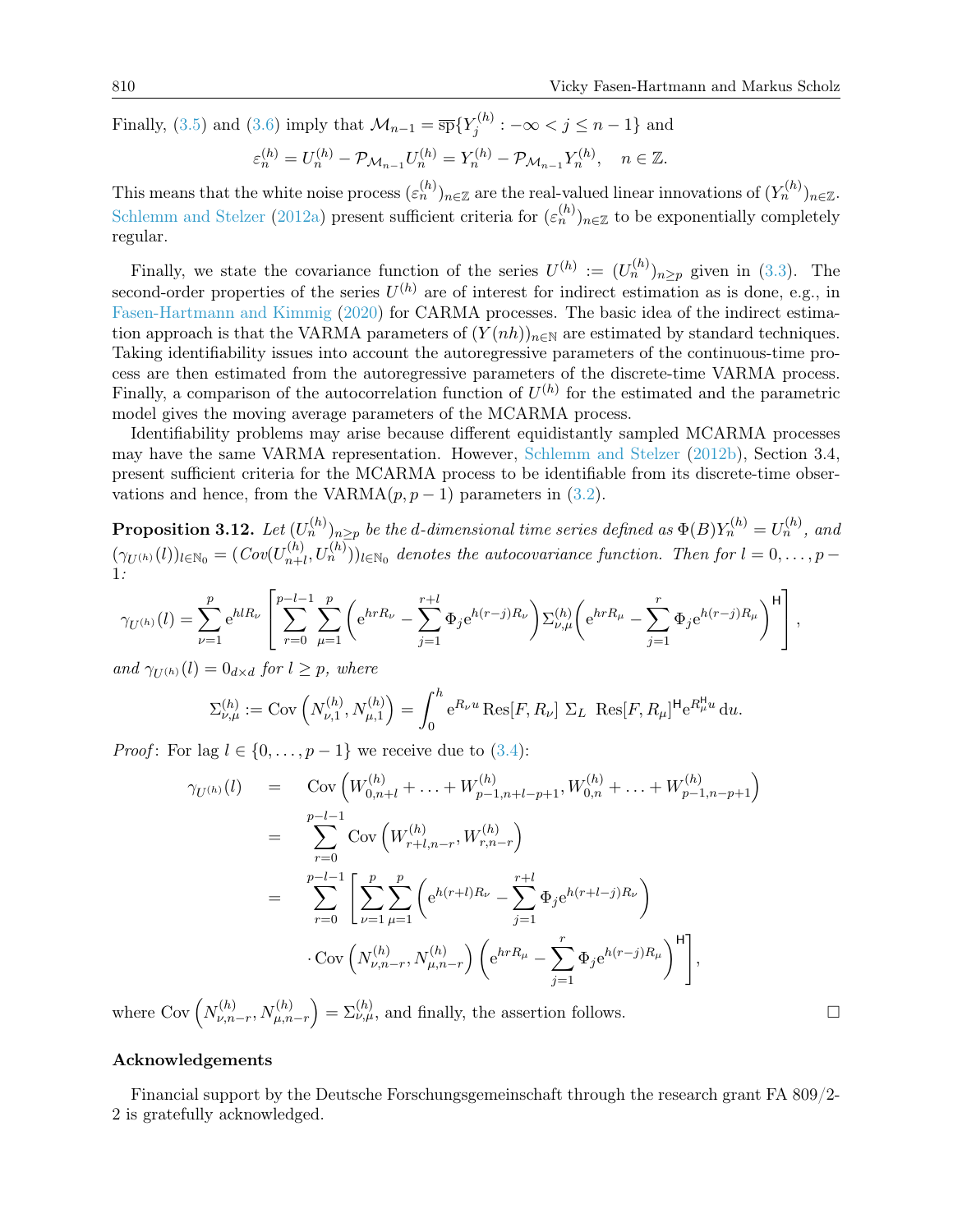#### References

- <span id="page-12-3"></span>Andresen, A., Benth, F. E., Koekebakker, S., and Zakamulin, V. The CARMA interest rate model. Int. J. Theor. Appl. Finance, 17 (2), 1450008, 27 (2014). [MR3198712.](http://www.ams.org/mathscinet-getitem?mr=MR3198712)
- <span id="page-12-15"></span>Beitia, M. A. and Zaballa, I. Factorization of the matrix polynomial  $A(\lambda) = A_0 \lambda^t + A_1 \lambda^{t-1} + \cdots$  $A_{t-1}\lambda + A_t$ . Linear Algebra Appl., 121, 423–432 (1989). [MR1011750.](http://www.ams.org/mathscinet-getitem?mr=MR1011750)
- <span id="page-12-11"></span>Bernstein, D. S. *Matrix mathematics. Theory, facts, and formulas.* Princeton University Press, Princeton, NJ, second edition (2009). ISBN 978-0-691-14039-1. [MR2513751.](http://www.ams.org/mathscinet-getitem?mr=MR2513751)
- <span id="page-12-20"></span>Brockwell, P. J. and Davis, R. A. Time series: theory and methods. Springer Series in Statistics. Springer, New York (2006). ISBN 978-1-4419-0319-8; 1-4419-0319-8. [MR2839251.](http://www.ams.org/mathscinet-getitem?mr=MR2839251)
- <span id="page-12-7"></span>Brockwell, P. J., Davis, R. A., and Yang, Y. Estimation for non-negative Lévy-driven CARMA processes. J. Bus. Econom. Statist., 29 (2), 250–259 (2011). [MR2807879.](http://www.ams.org/mathscinet-getitem?mr=MR2807879)
- <span id="page-12-10"></span>Brockwell, P. J. and Lindner, A. Existence and uniqueness of stationary Lévy-driven CARMA processes. Stochastic Process. Appl., 119 (8), 2660–2681 (2009). [MR2532218.](http://www.ams.org/mathscinet-getitem?mr=MR2532218)
- <span id="page-12-9"></span>Brockwell, P. J. and Lindner, A. Sampling, embedding and inference for CARMA processes. J. Time Series Anal., 40 (2), 163–181 (2019). [MR3915525.](http://www.ams.org/mathscinet-getitem?mr=MR3915525)
- <span id="page-12-8"></span>Chambers, M., McCrorie, J., and Thornton, M. Continuous time modelling based on an exact discrete time representation. In van Montfort, K., Oud, J. H. L., and Voelkle, M. C., editors, Continuous Time Modeling in the Behavioral and Related Sciences, pp. 317–357. Springer (2018). [DOI: 10.1007/978-3-319-77219-6\\_14.](http://dx.doi.org/10.1007/978-3-319-77219-6_14)
- <span id="page-12-0"></span>Chambers, M. J. and Thornton, M. A. Discrete time representation of continuous time ARMA processes. Econometric Theory, 28 (1), 219–238 (2012). [MR2899219.](http://www.ams.org/mathscinet-getitem?mr=MR2899219)
- <span id="page-12-17"></span>Dennis, J. E., Jr., Traub, J. F., and Weber, R. P. The algebraic theory of matrix polynomials. SIAM J. Numer. Anal., 13 (6), 831–845 (1976). [MR432675.](http://www.ams.org/mathscinet-getitem?mr=MR432675)
- <span id="page-12-21"></span>Fasen-Hartmann, V. and Kimmig, S. Robust estimation of stationary continuous-time ARMA models via indirect inference. J. Time Series Anal., 41 (5), 620–651 (2020). [MR4176167.](http://www.ams.org/mathscinet-getitem?mr=MR4176167)
- <span id="page-12-6"></span>Fasen-Hartmann, V. and Scholz, M. Cointegrated continuous-time linear state-space and MCARMA models. Stochastics, 92 (7), 1064–1099 (2020). [MR4156002.](http://www.ams.org/mathscinet-getitem?mr=MR4156002)
- <span id="page-12-1"></span>Garnier, H. and Wang, L. Identification of continuous-time models from sampled data. Advances in Industrial Control. Springer London, 1 edition (2008). ISBN 978-1-84800-160-2; 978-1-84996- 740-2. [DOI: 10.1007/978-1-84800-161-9.](http://dx.doi.org/10.1007/978-1-84800-161-9)
- <span id="page-12-12"></span>Horn, R. A. and Johnson, C. R. Matrix analysis. Cambridge University Press, Cambridge, second edition (2013). ISBN 978-0-521-54823-6. [MR2978290.](http://www.ams.org/mathscinet-getitem?mr=MR2978290)
- <span id="page-12-13"></span>Kailath, T. Linear systems. Prentice-Hall Information and System Sciences Series. Prentice-Hall, Inc., Englewood Cliffs, N.J. (1980). ISBN 0-13-536961-4. [MR569473.](http://www.ams.org/mathscinet-getitem?mr=MR569473)
- <span id="page-12-2"></span>Larsson, E. K., Mossberg, M., and Söderström, T. An overview of important practical aspects of continuous-time ARMA system identification. Circuits Systems Signal Process., 25 (1), 17–46 (2006). [MR2205975.](http://www.ams.org/mathscinet-getitem?mr=MR2205975)
- <span id="page-12-19"></span>Lax, P. D. Functional analysis. Pure and Applied Mathematics (New York). Wiley-Interscience [John Wiley & Sons], New York (2002). ISBN 0-471-55604-1. [MR1892228.](http://www.ams.org/mathscinet-getitem?mr=MR1892228)
- <span id="page-12-16"></span>Leyva-Ramos, J. Partial-fraction expansion in system analysis. Internat. J. Control, 53 (3), 619–639 (1991). [MR1093288.](http://www.ams.org/mathscinet-getitem?mr=MR1093288)
- <span id="page-12-14"></span>Maroulas, J. Factorization of matrix polynomials with multiple roots. *Linear Algebra Appl.*, 69, 9–32 (1985). [MR798364.](http://www.ams.org/mathscinet-getitem?mr=MR798364)
- <span id="page-12-4"></span>Marquardt, T. and Stelzer, R. Multivariate CARMA processes. Stochastic Process. Appl., 117 (1), 96–120 (2007). [MR2287105.](http://www.ams.org/mathscinet-getitem?mr=MR2287105)
- <span id="page-12-18"></span>Sato, K.-i. and Yamazato, M. Operator-self-decomposable distributions as limit distributions of processes of Ornstein-Uhlenbeck type. Stochastic Process. Appl., 17 (1), 73–100 (1984). [MR738769.](http://www.ams.org/mathscinet-getitem?mr=MR738769)
- <span id="page-12-5"></span>Schlemm, E. and Stelzer, R. Multivariate CARMA processes, continuous-time state space models and complete regularity of the innovations of the sampled processes. *Bernoulli*, **18** (1), 46–63